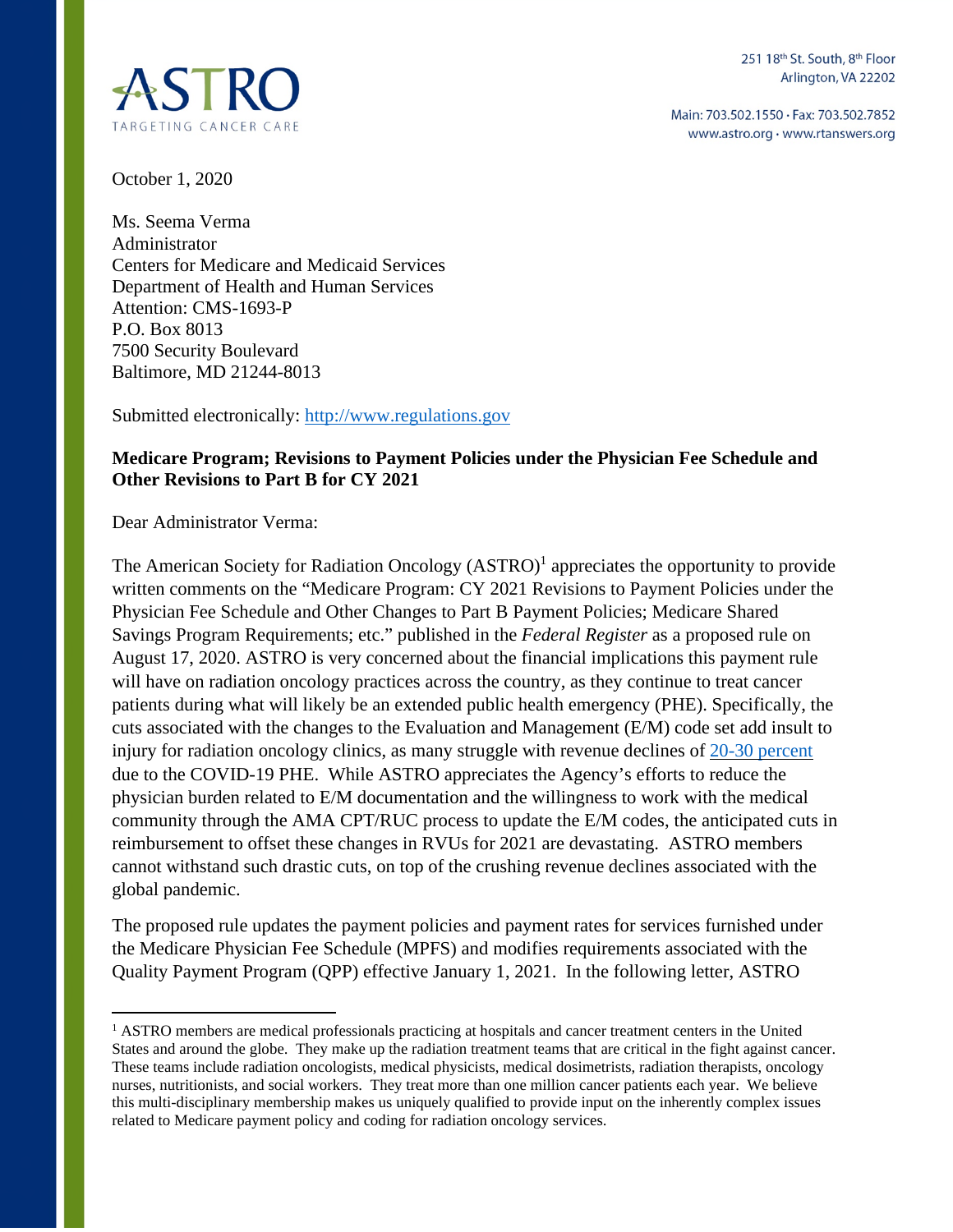October 1, 2020 Page 2 of 23

seeks to provide input on the policy change proposals that have a significant impact the field of radiation oncology. Key issues addressed in this letter follow:

- Payment Rates for Radiation Oncology Services
- Proton Beam Treatment Delivery (CPT codes 77520, 77522, 77523, and 77525)
- 2021 Office/Outpatient Evaluation and Management (E/M) Visits
- Practice Expense Methodology
- Telehealth and Other Services Involving Communications Technology
- Continuation of Payment for Audio-only Visits
- Direct Supervision by Interactive Telecommunications Technology
- Proposed Changes to Scope of Practice for Diagnostic Tests
- MIPS Scoring Methodology
- MIPS Value Pathways (MVP)
- Advanced APMs
- Alternative Payment Model Performance Pathway (APP)
- MIPS APMs

## **Payment Rates for Radiation Oncology Services**

In the 2021 proposed MPFS, CMS is proposing significant rate reductions for radiation oncology services.

The 2021 Conversion Factor is proposed to be set at \$32.26, a payment decrease of \$3.83, nearly -11 percent, from the 2020 Conversion Factor rate update of \$36.09. The steep reduction in the Conversion Factor is necessary to meet the statutorily mandated budget neutrality requirement, which is driven by the need to offset increases in payments for Evaluation and Management (E/M) services that were finalized in the 2020 MPFS Final Rule and effective January 1, 2021.

Although CMS proposes RVU increases for several key radiation oncology codes in the 2021 MPFS proposed rule, the significant reduction in the Conversion Factor largely offsets those proposed increases.

According to Table 90 of the 2021 MPFS proposed rule, the impact on radiation oncology is a combined reduction of 6 percent. However, a more comprehensive analysis of the radiation oncology code set demonstrates that some codes are more significantly impacted by the payment cuts than others. The chart below indicates that several key radiation oncology codes will experience cuts of as much as 12 percent.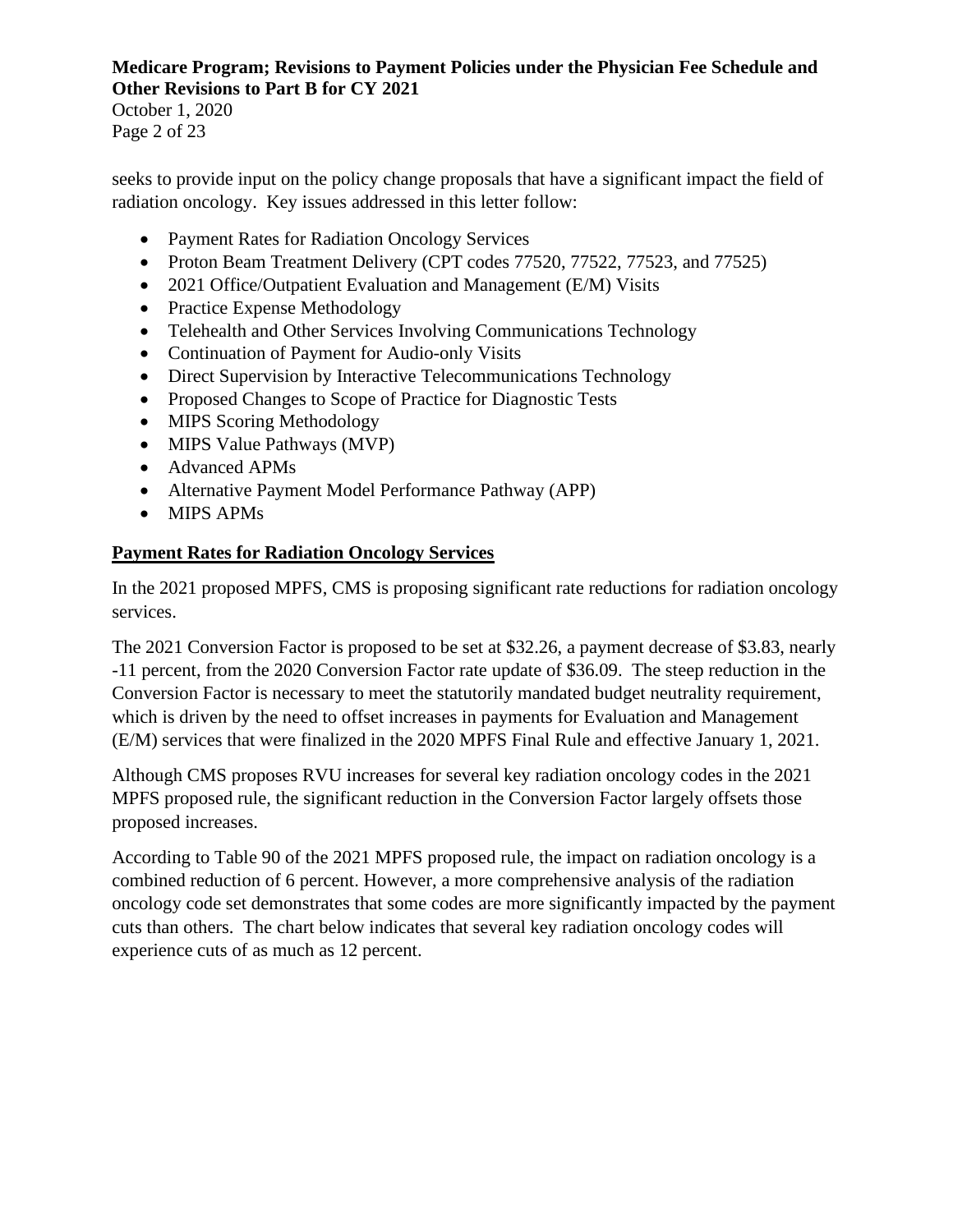October 1, 2020 Page 3 of 23

| <b>CPT</b><br>Code | <b>MOD/S</b><br><b>OS</b> | <b>CPT</b> Descriptor        | 2020<br><b>National</b><br>Rate | 2021<br><b>Estimated</b><br><b>National Rate</b> | 2021<br><b>Impact</b> |
|--------------------|---------------------------|------------------------------|---------------------------------|--------------------------------------------------|-----------------------|
| 77334              | 26                        | Radiation treatment $aid(s)$ | \$63                            | \$55                                             | $-12\%$               |
| 77014              | 26                        | Ct scan for therapy guide    | \$46                            | \$41                                             | $-11\%$               |
| 77300              | 26                        | Radiation therapy dose plan  | \$34                            | \$30                                             | $-11\%$               |
| 77301              | 26                        | Radiotherapy dose plan IMRT  | \$433                           | \$387                                            | $-11\%$               |
| 77427              |                           | Radiation tx management x5   | \$196                           | \$176                                            | $-10%$                |
| 77263              |                           | Radiation therapy planning   | \$174                           | \$156                                            | $-10\%$               |
| 77338              |                           | Design MLC device for IMRT   | \$497                           | \$448                                            | $-10%$                |
| 77373              |                           | <b>SBRT</b> delivery         | \$1,231                         | \$1,110                                          | $-10\%$               |
| 77300              |                           | Radiation therapy dose plan  | \$68                            | \$63                                             | $-8%$                 |
| 77290              |                           | Set radiation therapy field  | \$508                           | \$473                                            | $-7%$                 |
| 77301              |                           | Radiotherapy dose plan IMRT  | \$1,949                         | \$1,819                                          | $-7%$                 |

ASTRO is deeply concerned about the steep E/M-driven payment cuts proposed for 2021. Due to the COVID-19 PHE, many radiation oncology practices already face a myriad of economic hardships. Radiation oncologists have reported significant revenue losses upwards of 30 percent due to the pandemic. **ASTRO is concerned that the financial instability created by the COVID-19 PHE will be exacerbated by the budget neutrality requirement when CMS implements the widely supported Medicare E/M office visit payment policy in 2021. Furthermore, the imminent financial strain on radiation oncology practices could jeopardize access to safe and effective radiation therapy treatments for Medicare beneficiaries across the country. This strain would be particularly acute among the officebased providers of radiation therapy services, for whom all services are paid under the MPFS and who care for nearly 35 percent of all patients treated with radiation therapy. In light of these concerns, ASTRO strongly urges CMS to use its authority under the PHE to waive the budget neutrality requirement resulting from the implementation of the new Medicare office visit E/M codes.** 

## **Proton Beam Treatment Delivery (CPT codes 77520, 77522, 77523, and 77525)**

In April 2018, the AMA RUC's Relativity Assessment Workgroup (RAW) identified CPT code 77522 (Proton treatment delivery; simple, with compensation) and CPT code 77523 (Proton treatment delivery; intermediate) as contractor-priced Category I CPT codes with 2017 estimated Medicare utilization of over 10,000 services. The RAW agreed with ASTRO's recommendation to maintain contractor pricing for the family of proton services; however, the full RUC did not agree and required the specialty society to conduct a practice expense survey to evaluate proton direct practice expenses to set national reimbursement rates for proton services.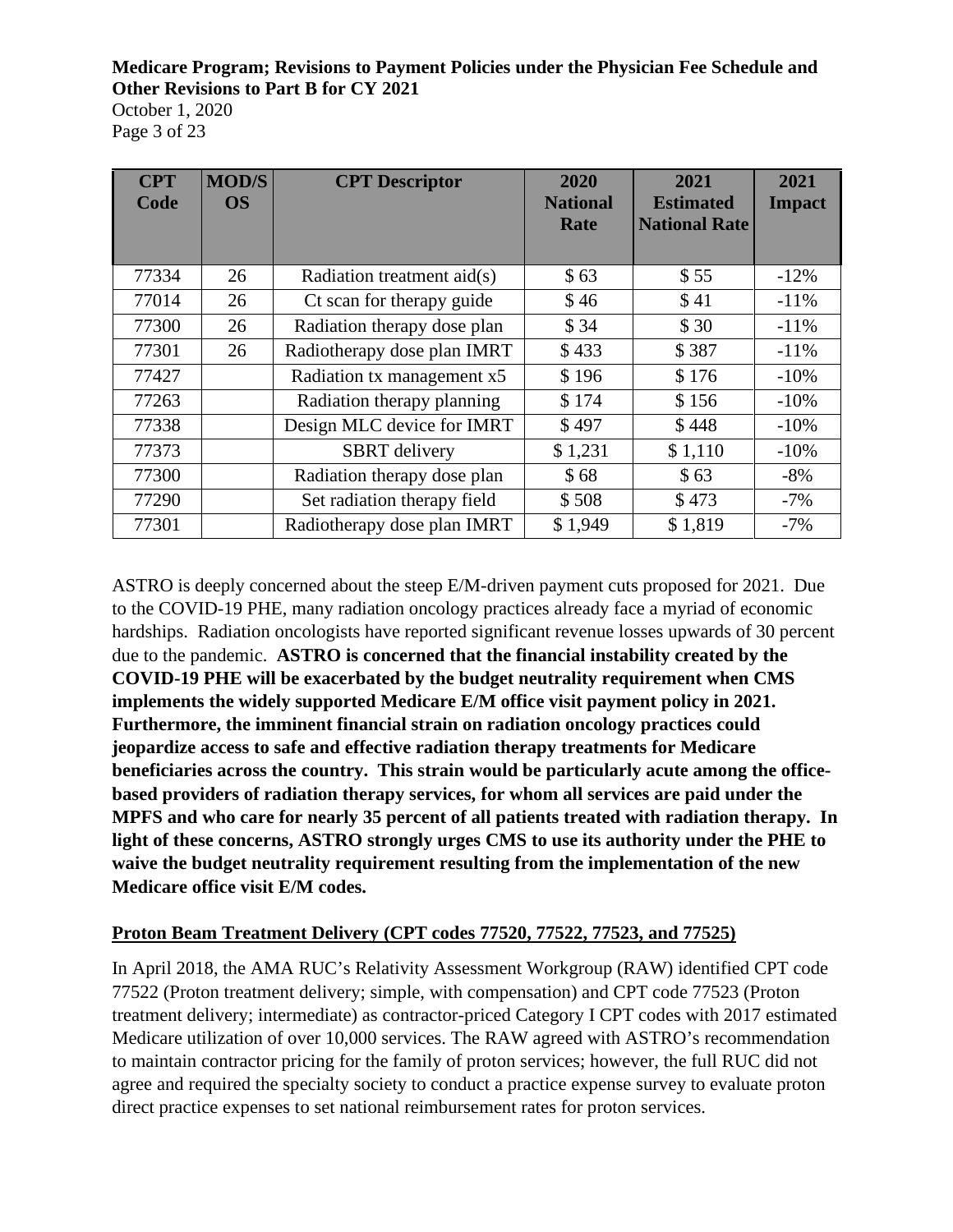October 1, 2020 Page 4 of 23

The AMA's practice expense committee reviewed the proton survey results in great detail at the April 2019 RUC meeting. The practice expense subcommittee and subsequently the full RUC approved ASTRO's recommendations and forwarded them to the Agency to establish national reimbursement rates for proton services.

In the 2021 MPFS proposed rule, CMS rejected the RUC's proton recommendations and is proposing to maintain contractor pricing for proton services instead of establishing national reimbursement rates. According to CMS, the costs associated with the Proton Treatment Vault (ER115) and the Proton Treatment Delivery System (ER116) were extraordinarily high and would have far surpassed pricing for the SRS system, Linac (ER082) which is currently the highest equipment price in the CMS database, valued at \$4,233,825. CMS expressed concern that establishing proton equipment pricing at a rate significantly higher than anything else in the CMS equipment database could distort relativity within the fee schedule.

**ASTRO supports the RUC's direct practice expense recommendations for proton services. Concurrently, ASTRO applauds the Agency for carefully considering the unintended consequences of pricing high equipment cost items using the current CMS methodology. ASTRO agrees with CMS' assertion that contractor pricing will allow proton therapy providers to adapt quickly to shifts in the market-based costs associated with the proton treatment equipment. ASTRO looks forward to our continued work with CMS on issues related to proton service reimbursement.** 

## **2021 Office/Outpatient Evaluation and Management (E/M) Visits**

In the 2020 MPFS Final Rule, CMS finalized modifications to the E/M codes, including creating five levels of coding for established patients, reducing the number of levels to four for new patients, and revising the code definitions. The finalized changes will allow clinicians to choose the E/M visit level based on either medical decision-making or time and require the collection of medical history and exam **only** when medically appropriate. CMS also adopted the AMA's RUC-recommended payment rates and finalized payments based on each code descriptor to pay for each level of service, rather than utilizing a "blended rate" for E/M code levels 2 through 4 that was finalized in the 2019 MPFS Final Rule. These changes are scheduled to begin January 1, 2021.

## *Total Time*

In the 2020 MPFS final rule, the RUC recommended, and CMS accepted the use of survey total median times for the new E/M codes. However, in the 2021 MPFS proposed rule, CMS has changed its position and is proposing to use total time (sum of pre/intra/post) instead. The Agency does not believe that comments received on the topic sufficiently address why the use of survey total median times for the new E/M codes were more appropriate then total time – sum of the parts. Robust comments were submitted to the Agency, outlining how the RUC survey data were collected and analyzed (3 days prior, 7 days post, etc.) and why, in this instance, the sum of the parts does not equal the total time. **ASTRO urges CMS to implement the use of survey**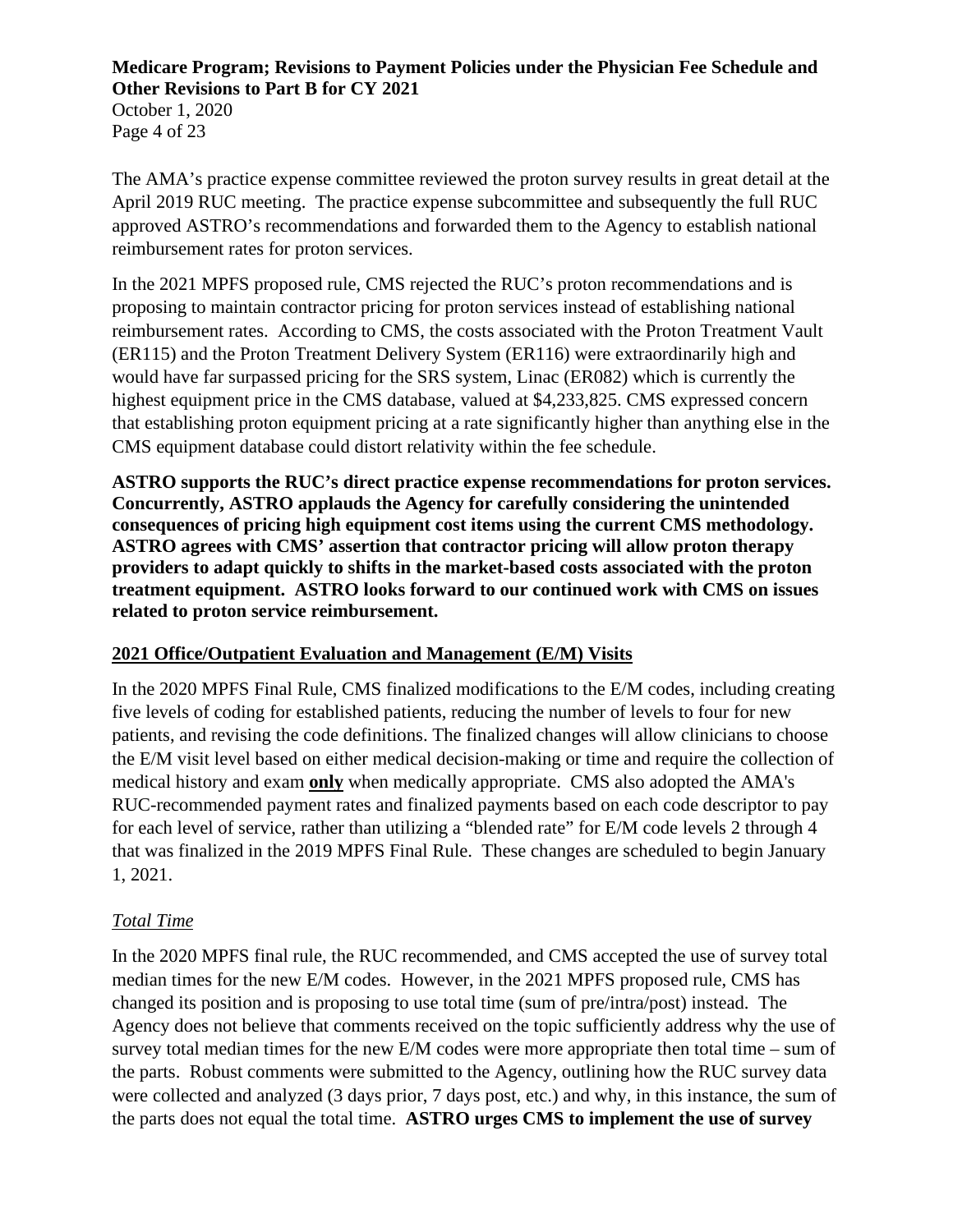October 1, 2020 Page 5 of 23

### **median total times instead of sum of the parts total time, as it more appropriately reflects the strong physician survey data.**

## *Global Periods*

This proposed rule does not include a new proposal to apply the office visit increases to the visits bundled into global payments. This creates a two-tiered system for evaluation and management services that does not recognize that physicians are performing follow-up care with their patients. The RAND study, which CMS uses to defend its position, is flawed in that it does not recognize that physicians are seeing patients for follow-up care. This work should be accounted for in the global payments. **ASTRO urges CMS to apply the RUC recommended values to the visits bundled into global payments.** 

## *HCPCS code GPC1X*

In the 2020 MPFS, CMS finalized HCPCS code GPC1X - *Visit complexity inherent to evaluation and management associated with primary medical care services that serve as the continuing focal point for all needed health care services (Add-on code, list separately in addition to an evaluation and management visit)* to better describe the work associated with visits that are part of ongoing, comprehensive primary care and/or visits that are part of ongoing care related to a patient's single, serious, or complex chronic condition.

CMS is moving forward with the implementation of HCPCS code GPCIX. The Agency received numerous requests seeking clarification on the intended use of GPC1X code and the medical community expressed grave concerns that the projected utilization numbers were too high. In the 2021 MPFS proposed rule, not only did the Agency not provide the requested detail explaining the utilization numbers, its estimates in this proposed rule are even higher than those included in the 2020 MPFS.

CMS is soliciting public comments on additional, more specific information regarding what aspects of the definition of HCPCS add-on code GPC1X are unclear, how the Agency might address those concerns, and refine the utilization assumptions for the code. **ASTRO believes many aspects GPC1X remain unclear and not well defined and clarification regarding the application of GPC1X is necessary before we can provide meaningful comments. We urge CMS to postpone the implementation of GPC1X so that the services can be considered through the CPT/RUC process to better establish the use of the code. Additionally, we ask that the Agency remove the estimated utilization numbers in the 2021 formulas.** 

## *Prolonged Office/Outpatient E/M Visits (CPT code 99XXX)*

In the 2021 MPFS, CMS is proposing the application of CPT Code 99XXX in combination with either 99205 or 99215 (Level 5 – Office E/M Visit or Outpatient E/M Visit) when the actual time of the reporting physician or Non-Physician Provider (NPP) exceeds the maximum allotted time by at least 15 minutes on the date of service. The allotted time for 99205 is 85 minutes and the allotted time for 99915 is 70 minutes; therefore, the Prolonged Office/Outpatient E/M Visit code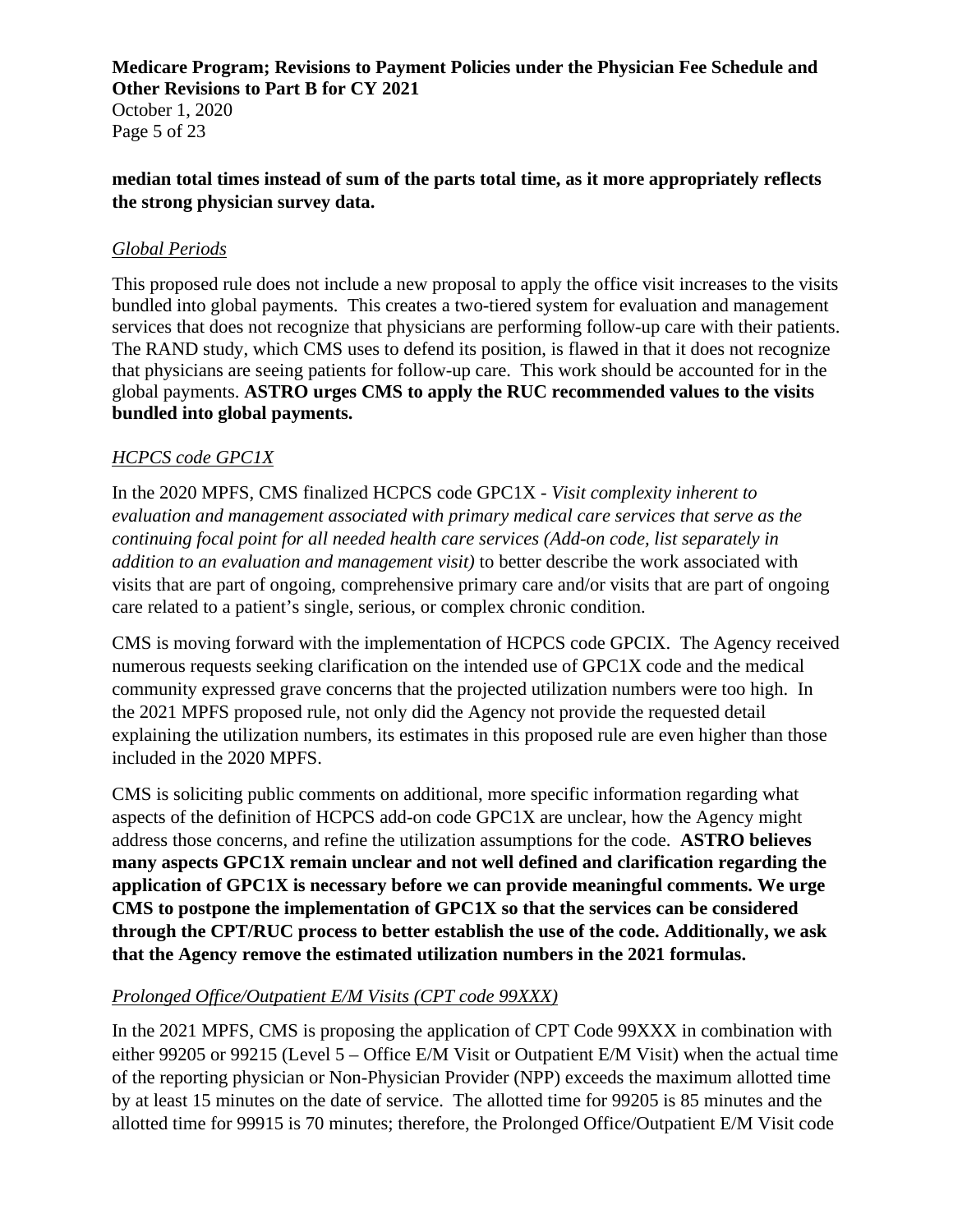October 1, 2020 Page 6 of 23

could be used for visits that exceed those allotted time by 15 minutes. **ASTRO expects radiation oncologists to bill 99XXX given the complexity of most radiation oncology patients.** 

### **Practice Expense (PE) Methodology**

Payments made under the fee schedule reflect physician work, professional liability insurance, and practice expense (PE) components. The current PE methodology for setting rates relies in part on data collected in the Physician Practice Information (PPI) Survey. In the current system, PE is broken into *direct* and *indirect* components. Direct PE includes non-physician clinical labor, disposable medical supplies, and medical equipment that are typically used to provide a service. Indirect PE relates to such expenses as administration, rent, and other forms of overhead that cannot be attributed to any specific service.

CMS has stated that it is interested in refining the PE methodology and updating the data used to make payments under the MPFS. In addition, the Agency states *that potential refinements could improve payment accuracy and strengthen Medicare*. While those goals are laudable, the data/results included in the *[Practice Expense Methodology and Data Collection Research and](https://www.rand.org/pubs/research_reports/RR3248.html)  [Analysis Interim Phase II Report \(RAND\)](https://www.rand.org/pubs/research_reports/RR3248.html)* are alarming. Table 7.3 *Impact of Using Outpatient Prospective Payment System–Based Relative Values for Total Practice Expense Relative Value Units, by Specialty* illustrates wild shifts in potential impacts to specialties (i.e. interventional radiology -23%, radiology -15%, radiation oncology -19% and vascular surgery -27%). A fundamental key in the report was using hospital outpatient costs as the basis to re-establish PE RVUs. The Agency has received numerous comments over the years from stakeholders identifying egregious flaws in the outpatient cost data. Often hospitals use APC payments to quantify their costs, which is a circular methodology and highlights the unreliability of those data.

In the 2021 proposed MPFS, CMS states that the Agency would like to "obtain [ing] the data as soon as practicable". **ASTRO, along with the specialty society community, implores the Agency to work closely with stakeholders to analyze alternatives and/or modifications to the PE methodology. While CMS notes that it is interested in hosting a Town Hall meeting at a date to be determined, it is critical to the success of the project that the Agency make informed decisions from the information collected from broad stakeholder representation at those Town Hall meetings, as well as Technical Expert Panels (TEP). Holding these types of activities in name only is disingenuous and will lead to uninformed policy.**

There is discussion in this proposed rule, as well as within the AMA, to conduct another Physician Practice Information Survey (PPIS) to update physician and practice costs. If a new PPIS is to be conducted, it is imperative that the Agency and the AMA work closely with specialties to conduct concurrent supplemental surveys due to the complicated nature of their specialties to determine the most cost effective and thorough way to update their practice costs. Additionally, in this time of devastating cuts in reimbursement to practices due to the global pandemic, specialty societies will need assistance in covering the costs to conduct supplemental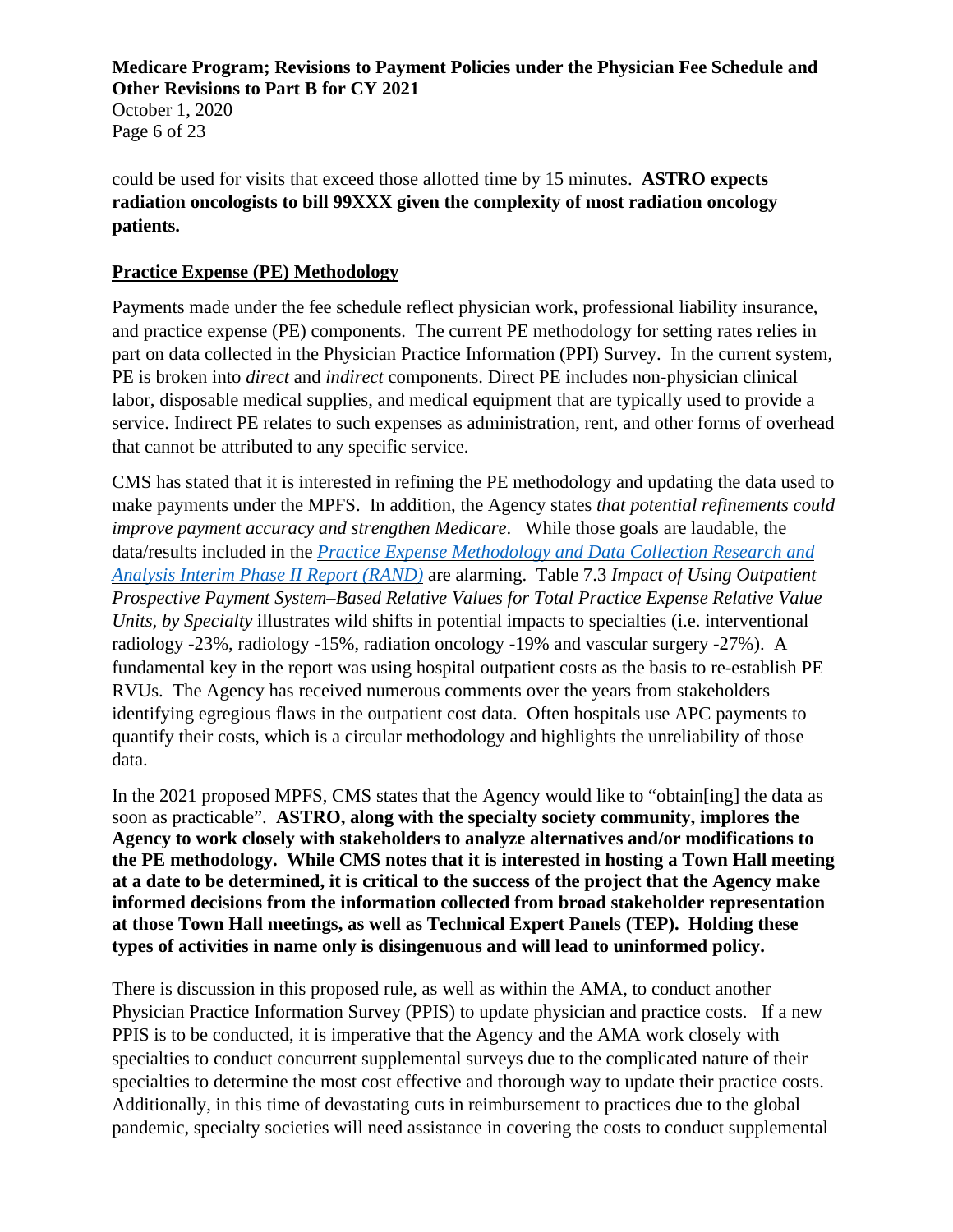October 1, 2020 Page 7 of 23

surveys.

### **Telehealth and Other Services Involving Communications Technology**

Expanded flexibilities for telehealth services were issued through COVID-19 waivers established in several interim final rules issued in March 2020. These flexibilities remain in effect as HHS recently extended the PHE declaration. In the 2021 MPFS proposed rule, the Agency is seeking public input on expanding the number of telehealth services available to Medicare beneficiaries.

In response to the PHE for the COVID-19 pandemic, CMS undertook emergency rulemaking to add a number of services to the Medicare telehealth services list on an interim basis for the duration of the PHE, including the on-treatment visit (OTV) portion of CPT Code 77427. CMS is seeking comments on whether the Agency should include CPT code 77427 on the telehealth list on a permanent basis but is proposing to remove 77427 from the telehealth list for 2021. CMS also is proposing to permanently keep several codes that radiation oncologists typically bill on the Medicare telehealth list, including the prolonged office and outpatient E/M visit code.

ASTRO believes America's cancer patients have benefited from the expansion of telehealth during the COVID-19 PHE. Interim waivers introduced early in the pandemic have allowed radiation oncologists to provide much needed services to patients via telehealth while mitigating the risk of the spread of the virus, particularly for initial consults and follow-up care.

In March, 2020, cases of COVID-19 were growing exponentially, at the same time many radiation oncology practices were struggling to secure appropriate PPE, modifying patient schedules to ensure social distancing, and establishing new patient intake protocols while continuing to deliver cancer treatments. CMS swiftly introduced unprecedented telehealth waivers and expansions in response to the declaration of the COVID-19 PHE. At that time ASTRO [urged](https://www.astro.org/ASTRO/media/ASTRO/News%20and%20Publications/PDFs/ASTROCOVID-1977427Request.pdf) CMS to exercise non-enforcement of in-person, face-to-face interactions that are typically required as part of the weekly OTV associated with CPT code 77427. At the onset of the pandemic, many hospitals and clinics were plagued by issues that made face-to-face interactions unsafe for both physicians and patients. CMS recognized ASTRO's concerns and undertook emergency rulemaking to add CPT code 77427 on the approved telehealth list on an interim basis for the duration of the PHE, permitting radiation oncologists to conduct face-toface OTV interactions using approved virtual real-time audio video communication technologies.

Face-to-face engagement between radiation oncologists, clinical treatment teams, and patients under treatment is the ideal and most appropriate way to manage care. Since March, radiation oncology practices have established protocols and precautions to ensure patients and providers are better protected from COVID-19 exposure. Radiation oncology practices have been able to secure access to PPE supplies, initiated new patient screening and intake protocols, and have a better understanding of how to conduct face-to-face visits with greater precautions. Finally, given that both the patient and the radiation oncologist are present in the clinic, to receive and supervise treatment, respectively, face-to-face visits are logistically feasible.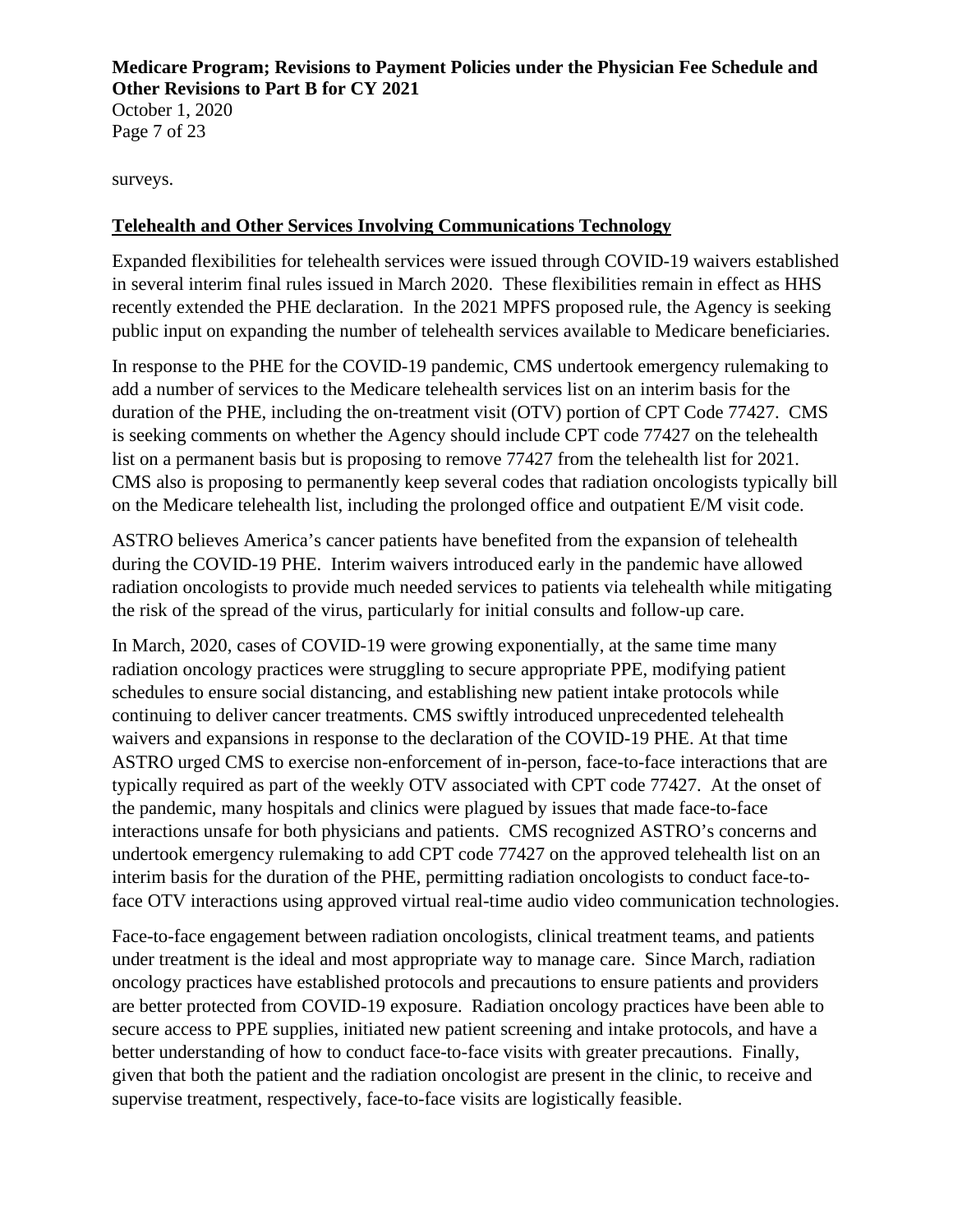October 1, 2020 Page 8 of 23

**ASTRO appreciates the Agency's commitment to telehealth expansion both during and at the conclusion of the PHE. While appropriate to protect patients and radiation oncologists from infection spread during the COVID-19 PHE, ASTRO believes that the use of telehealth for the face-to-face portion of the OTV (CPT code 77427) is not appropriate after the conclusion of the PHE. The physical examination is an integral part of cancer patients' treatment management during the course of radiation therapy to ensure quality of care. While exceptions and flexibilities may be needed to address rural, underserved, and low-income communities, ASTRO believes that it is best practice for the radiation oncologist to conduct the face-to-face portion of the weekly management code in-person.** 

### **Continuation of Payment for Audio-only Visits**

CMS established separate payment for audio-only telephone E/M services (CPT codes 99441, 99442, and 99443) during the PHE, and cross-walked payment rates for these services from office/outpatient E/M codes. CMS received feedback from stakeholders that the use of audioonly services was more prevalent than expected, especially because many beneficiaries were not utilizing video-enabled communication technology from their homes. Since the statute requires telehealth services to have a two-way, audio/video communication technology, CMS states that it does not have the authority to extend this flexibility beyond the PHE. In the 2021 MPFS proposed rule, CMS recognizes the value of audio-only services, and the Agency is seeking comments on whether it should develop coding and payment for a service similar to the existing virtual check-in codes but for a longer period of time and with an accordingly higher value. CMS is also seeking comment on whether separate payment for such telephone-only services should be a provisional policy to remain in effect until a year or some other period after the end of the PHE or if it should be a permanent PFS payment policy.

**ASTRO appreciates the Agency's continued support of telehealth evidenced by its recognition of the value of audio-only services. Cancer patients have benefited from the use of audio only codes, particularly for those who lack access to audio/video capable devices. ASTRO agrees with CMS that the prevalent use of audio-only codes necessitates their continued separate reimbursement, particularly during the COVID-19 PHE.** 

## **Direct Supervision by Interactive Telecommunications Technology**

For the duration of the COVID-19 PHE, CMS adopted an interim final policy revising the definition of direct supervision to include virtual presence of the supervising physician or practitioner using interactive audio/video real-time communications technology. In the 2021 MPFS proposed rule, CMS is proposing to allow direct supervision to be provided using realtime, interactive audio and video technology (excluding telephone that does not also include video) through the end of the PHE or December 31, 2021, whichever comes later.

This allows for the continued use of virtual presence of the supervising physician or practitioner using interactive audio/video real-time communications technology recognizing that in some cases, the physical proximity of the physician or practitioner might present additional infection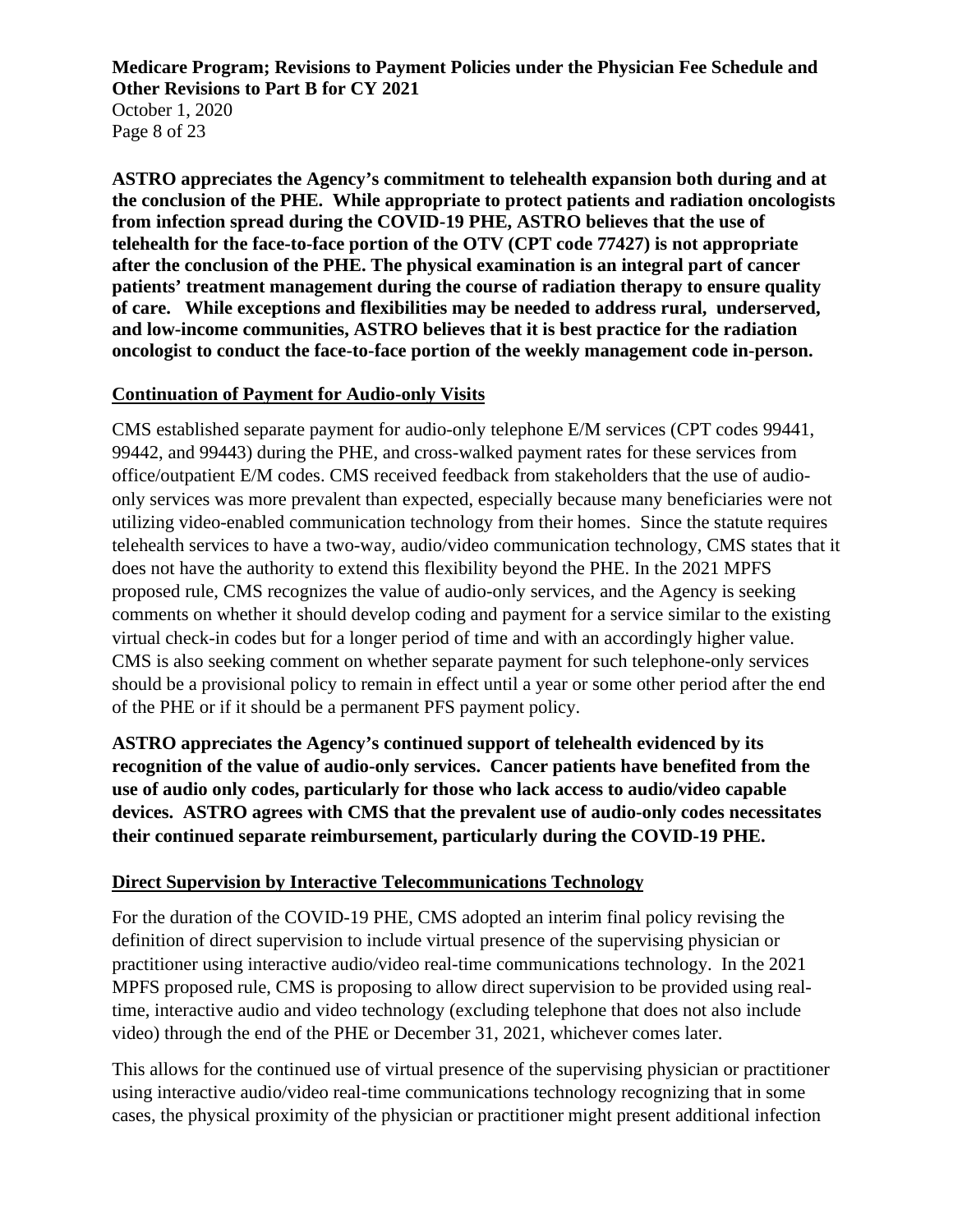October 1, 2020 Page 9 of 23

exposure to the patient and/or practitioner. According to CMS, individual practitioners are in the best position to make decisions about how to meet the requirement to provide appropriate direct supervision based on their clinical judgement in certain circumstances.

Furthermore, CMS plans to collect additional input on services and circumstances for which this policy may be appropriate on a permanent basis. Specifically, the Agency is seeking information from commenters regarding whether there should be any "guardrails" in effect as it finalizes this policy and what risks this policy might introduce to beneficiaries as they receive care from practitioners that would supervise care virtually in this way. In addition to comments regarding patient safety/clinical appropriateness, CMS is seeking comment on potential concerns around induced utilization and fraud, waste, and abuse and how those concerns might be addressed.

**ASTRO believes that direct supervision is the proper standard for delivery of radiation therapy and supports its continued use through real-time, interactive audio and video technology for the duration of the PHE. Due to the irreversible nature of radiation therapy it is critical that practices provide direct supervision to ensure the continued delivery of safe and high-quality radiation therapy services. Ideally this supervision is provided inperson and on-site by the radiation oncologist. While ASTRO believes that a boardcertified/board-eligible Radiation Oncologist is the clinically appropriate physician to supervise radiation treatments, we recognize that some flexibility is necessary for those practices that deliver care to underserved populations who may experience access to care issues.** 

## **Proposed Changes in Scope of Practice for Diagnostic Tests**

In the 2021 MPFS proposed rule, CMS is proposing changes related to the scope of practice for physician fee schedule services that would allow Nurse Practitioners (NPs), certified Clinical Nurse Specialists (CNSs), Physician Assistants (PAs), and Certified Nurse Midwives (CNMs) to provide the appropriate level of supervision assigned to diagnostic tests, to the extent authorized under State law and scope of practice. In accordance with statute, these non-physician providers (NPPs) would be working either under physician supervision or in collaboration with a physician. According to CMS, this flexibility is designed to increase the capacity and availability of practitioners who can supervise diagnostic tests, which would alleviate some of the demand on physicians as the only source to perform this specific function. In order to pursue this modification, the Agency indicates that it would need to better understand the scope of practice for the different types of auxiliary staff who could potentially provide these tests under the supervision of a non-physician practitioner.

According to the proposed rule, CMS is seeking to review state scope of practice laws and licensure requirements, as well as facility specific supervision policies to determine whether additional flexibilities can be granted for the supervision of diagnostic tests. This review potentially applies to existing diagnostic imaging tests associated with image guided radiation therapy (IGRT).

Section 410.32(b)(3) of the Code of Federal Regulations, Title 42 defines three different levels of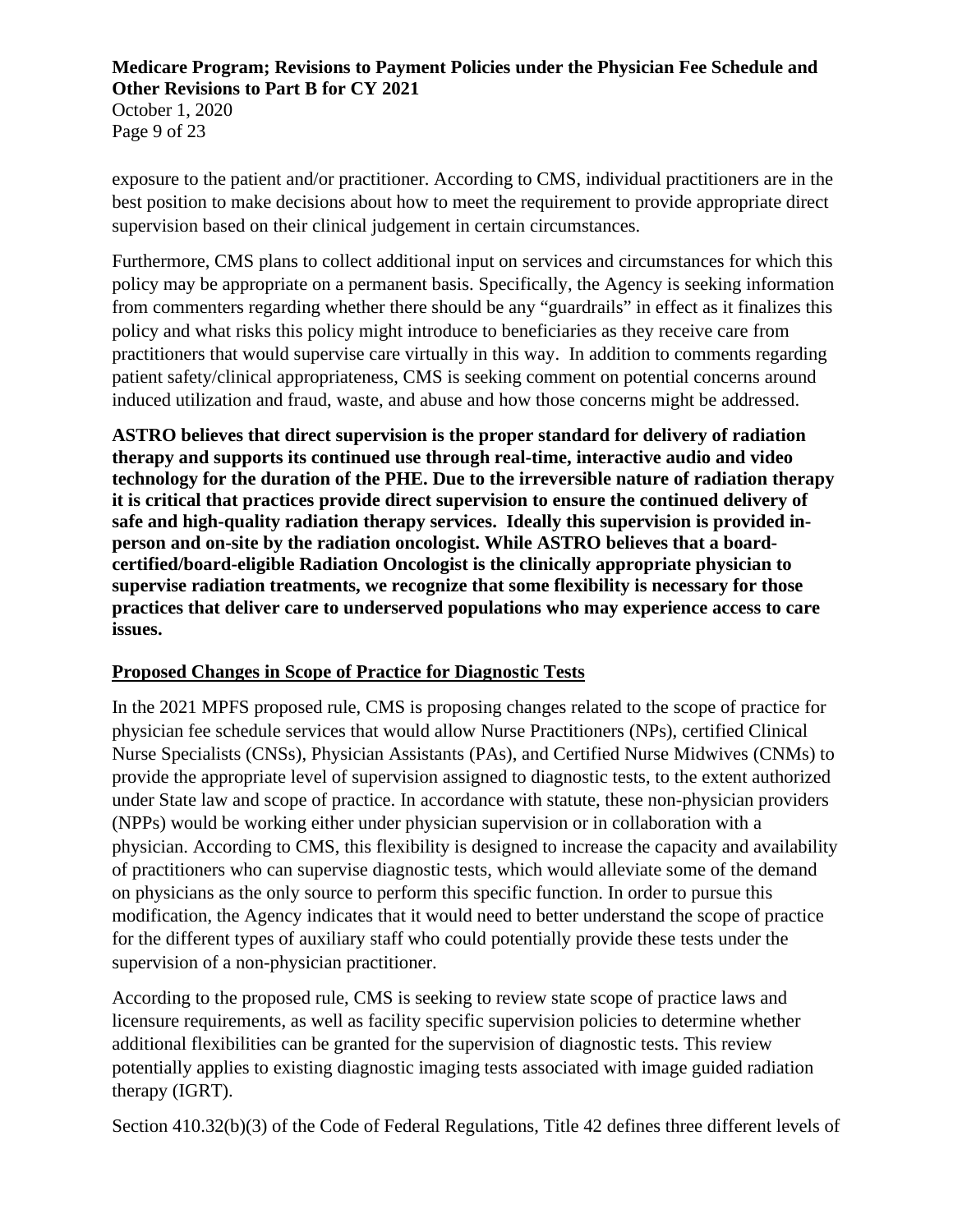October 1, 2020 Page 10 of 23

physician supervision required for the various diagnostic imaging tests used in IGRT. The IGRT codes assigned to a given level are provided in parentheses below.

- General Supervision: The procedure is furnished under the physician's overall direction and control, but the physician's presence is not required during the performance of the procedure. (76950 or G6001<sup>2</sup> - *Ultrasonic guidance for placement of radiation therapy fields*)
- Direct Supervision: The physician must be present and immediately available to furnish assistance and direction throughout the performance of the procedure. The physician does not need to be present in the room when the procedure is performed. (77014 - *Computed tomography guidance for placement of radiation therapy fields*  and 77421 or G6002<sup>3</sup> - *Stereoscopic X-ray guidance for localization of target volume* for the delivery of radiation therapy<sup>4</sup>)
- Personal Supervision: The physician must be in attendance in the room during the performance of the procedure. (76965 - *Ultrasonic guidance for interstitial radioelement application*).

ASTRO believes that NPs, PAs, and other non-physician members of the radiation oncology treatment team can play an important role in the ongoing management of patients receiving radiation therapy. These individuals can assist the radiation oncologist in the recognition and documentation of treatment-related symptoms and advise or prescribe interventions to mitigate acute or chronic treatment-related toxicity. Many practices comply with APEx Accreditation Standards that define specific staff roles and responsibilities, including supervision requirements associated with the delivery of specific modalities of treatment to ensure patient safety:

*Standard 6: Safe Staffing Plan* 

*The radiation oncology practice (ROP) establishes, measures and maintains staffing requirements for safe operations in clinical radiation therapy.* 

*6.1 - Staffing levels and requirements:* 

*6.1.1 - The ROP has documentation of staffing requirements for each professional discipline that is derived from measurable criteria.* 

*6.1.2 - The documentation specifies the number of each professional discipline required to be on-site, directly involved in patient care or available remotely during operating and non-operating hours.* 

*6.1.3 - Coverage requirements include a qualified Radiation Oncologist to be on-call 24 hours a day and seven days a week to address patient needs and/or emergency treatments.* 

*6.1.4 - There is a documented plan for coverage during planned and unplanned absences of professional staff.* 

<sup>&</sup>lt;sup>2</sup> Medicare deleted CPT 76950 in 2015 and replaced it with G6001

<sup>&</sup>lt;sup>3</sup> Medicare deleted CPT 77421 in 2015 and replaced it with G6002

<sup>&</sup>lt;sup>4</sup> The level of supervision for 77421 was changed from personal to direct, effective for services on or after January 1, 2009 in the July Update to the 2009 Medicare Physician Fee Schedule Database (Transmittal 1748, Change Request 6484, May 29, 2009)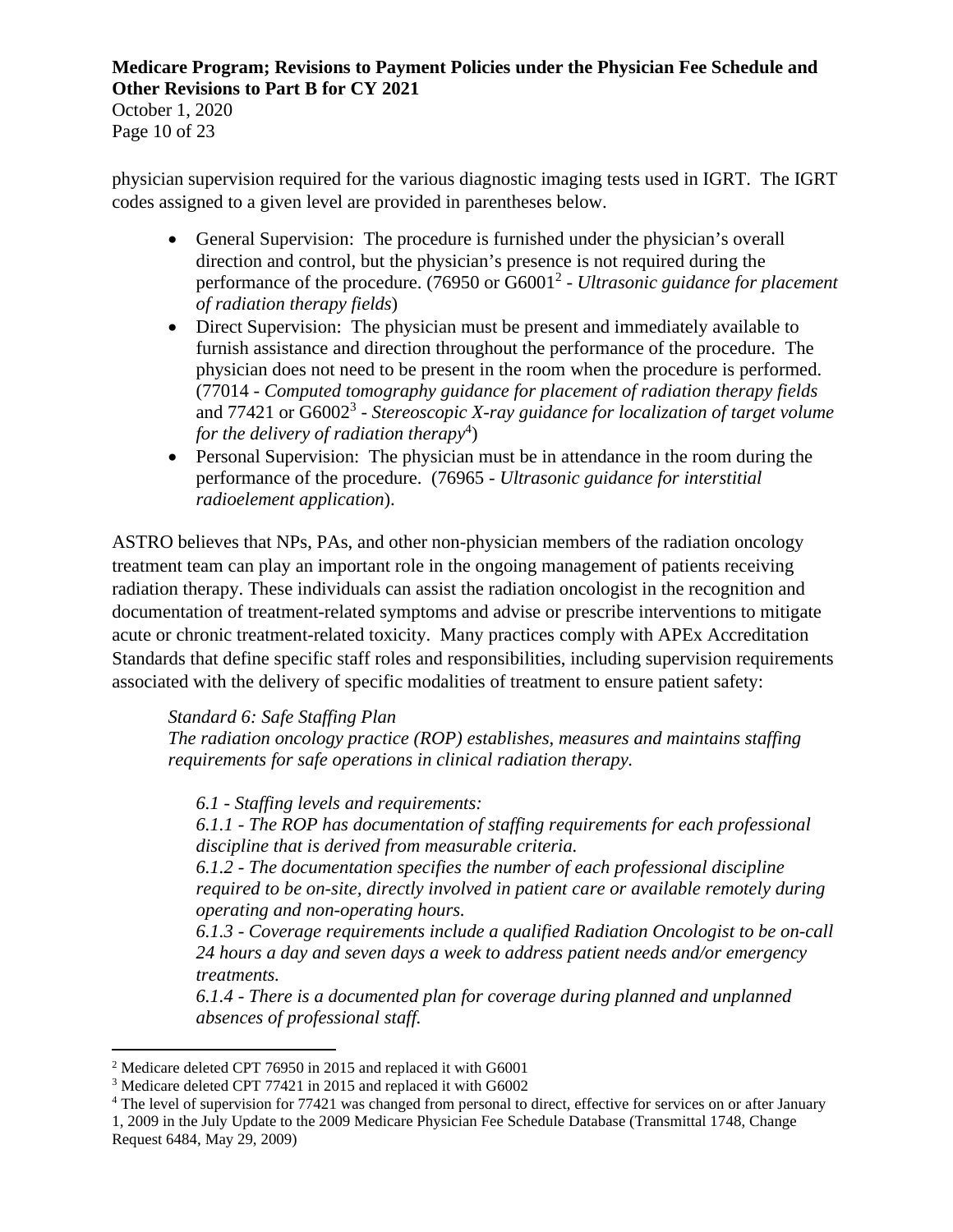October 1, 2020 Page 11 of 23

Additionally, practices also adhere to *Safety is No Accident* for additional guidance regarding certification requirements that ensure radiation oncologists, physicists and other members of the radiation oncology team are adequately trained and educated on the complexities of radiation treatment delivery.<sup>5</sup>

The supervising physician or non-physician practitioner must have within his or her state scope of practice and hospital-granted privileges the ability to perform the service or procedure that he or she supervises.<sup>6</sup> As it specifically pertains to radiation therapy services, many states (as well as hospital privilege guidelines) are likely to limit a non-physician practitioner's scope of practice such that he or she would not be able to serve as a supervisor.

**Additionally, due to the irreversible nature of radiation therapy, to protect patients and to ensure the continued delivery of safe and high-quality radiation therapy services it is ASTRO's opinion that the existing supervision levels associated with IGRT services (i.e., codes G6001 (previously 76950), 77014, G6002 (previously 77421), and 76965) should remain in place and require the physician's presence and participation as currently described in the CFR.** 

# **2021 Quality Payment Program (QPP) Proposed Rule**

Recognizing the impact of the COVID-19 Public Health Emergency (PHE), CMS continues to consider the extraordinary health system stresses by providing burden relief and delaying key proposals to future performance years.

CMS has implemented [several policies](https://qpp-cm-prod-content.s3.amazonaws.com/uploads/966/QPP%20COVID-19%20Response%20Fact%20Sheet.pdf) in response to the PHE for the 2020 performance year, including :

- Clinicians, groups and virtual groups may submit an Extreme and Uncontrollable Circumstances [application](https://qpp.cms.gov/mips/exception-applications#extremeCircumstancesException-2020) requesting reweighting of one or more MIPS performance categories due to the current PHE. The deadline to submit is December 31, 2020 at 8pm ET. Approved applications will reweight performance categories to 0%. Data submission will void approved applications on a category-by-category basis.
- A new high-weighted COVID-19 clinical trials (IA ERP 3) improvement activity for the 2020 performance period to provide an opportunity for clinicians to receive credit in MIPS. A clinician may participate in a COVID clinical trial and have those data entered into a data platform for that study; or a clinician participating in the care of COVID-19 patients may submit clinical COVID-19 patient data to a clinical data registry for purposes of future study.

ASTRO appreciates the Agency providing flexibilities for the 2020 performance year due to the current PHE and delaying key proposals for future performance years. **However, we believe** 

<sup>&</sup>lt;sup>5</sup> "Safety is No Accident" American Society for Radiation Oncology, 2019

<sup>6</sup> Medicare Benefit Policy Manual, Chapter 6, Section 20.5.2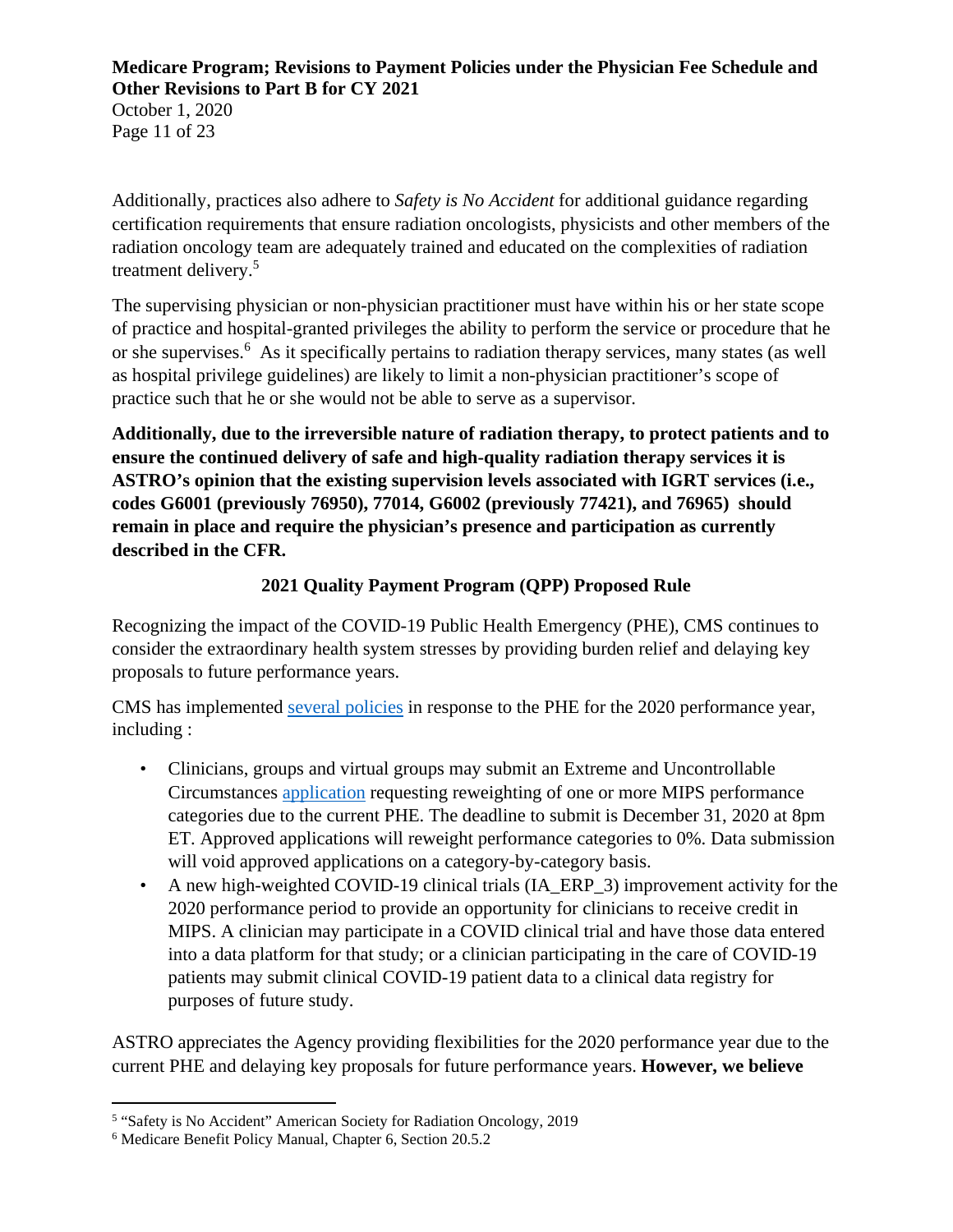October 1, 2020 Page 12 of 23

**that clinicians will face similar circumstances during the 2021 performance year, and therefore we recommend that CMS extend these flexibilities through at least the end of the 2021 performance year.**

### **Merit-based Incentive Payment System (MIPS)**

### **MIPS Scoring Methodology**

CMS is proposing a 50-point performance threshold for the 2021 performance year, rather than the 60 points finalized in the 2020 Final Rule. **ASTRO supports the Agency's proposal to change the performance threshold to 50, instead of the 60 finalized in the 2020 Final Rule.** The Agency is not proposing any changes to the exceptional performance threshold, currently set at 85 points for the 2021 performance year. ASTRO remains concerned that an 85 point performance threshold will adversely affect small and rural practices and lead to consolidation, which may limit patient access to vital cancer treatments. However, we understand the need to increase the requirements for the program, even though CMS data show that small practices receive more negative payment adjustments than larger practices. **ASTRO therefore recommends that the Agency provide more bonus opportunities for small and rural practices.** 

### *Performance Category Reweighting*

CMS continues to provide Promoting Interoperability hardship exemptions for the 2021 performance period. In a case where the Promoting Interoperability category is reweighted to zero, the Agency proposes reweighting the Quality category to 75 percent and the Improvement Activities category to 25 percent. Further, the Agency is proposing that where the Quality category is reweighted to zero, the Promoting Interoperability category would receive 75 percent and the Improvement Activities category 25 percent. **ASTRO is disappointed that the Agency is not proposing to equally redistribute the weights between both the Quality and the Improvement Activities categories, or the Promoting Interoperability and Improvement Activities categories.** We continue to believe redistributing weights to Improvement Activities more accurately weights that category, which is the one performance category that we believe has the power to transform a practice and drive true quality improvement. Quality measures only track what a physician is doing, while Improvement Activities effect the entire care team.

### *Establishing Separate Performance Periods for Administrative Claims Measures under the Quality Performance Category*

The Agency is proposing to modify the definition of the performance period for the Quality and Cost performance categories as follows: Beginning with the 2021 MIPS performance year, the performance period for the Quality and Cost performance categories is the full calendar year (January 1 through December 31) that occurs 2 years prior to the applicable MIPS payment year, except as otherwise specified for administrative claims-based measures in the MIPS final list of quality measures. This would establish a separate performance period for administrative claims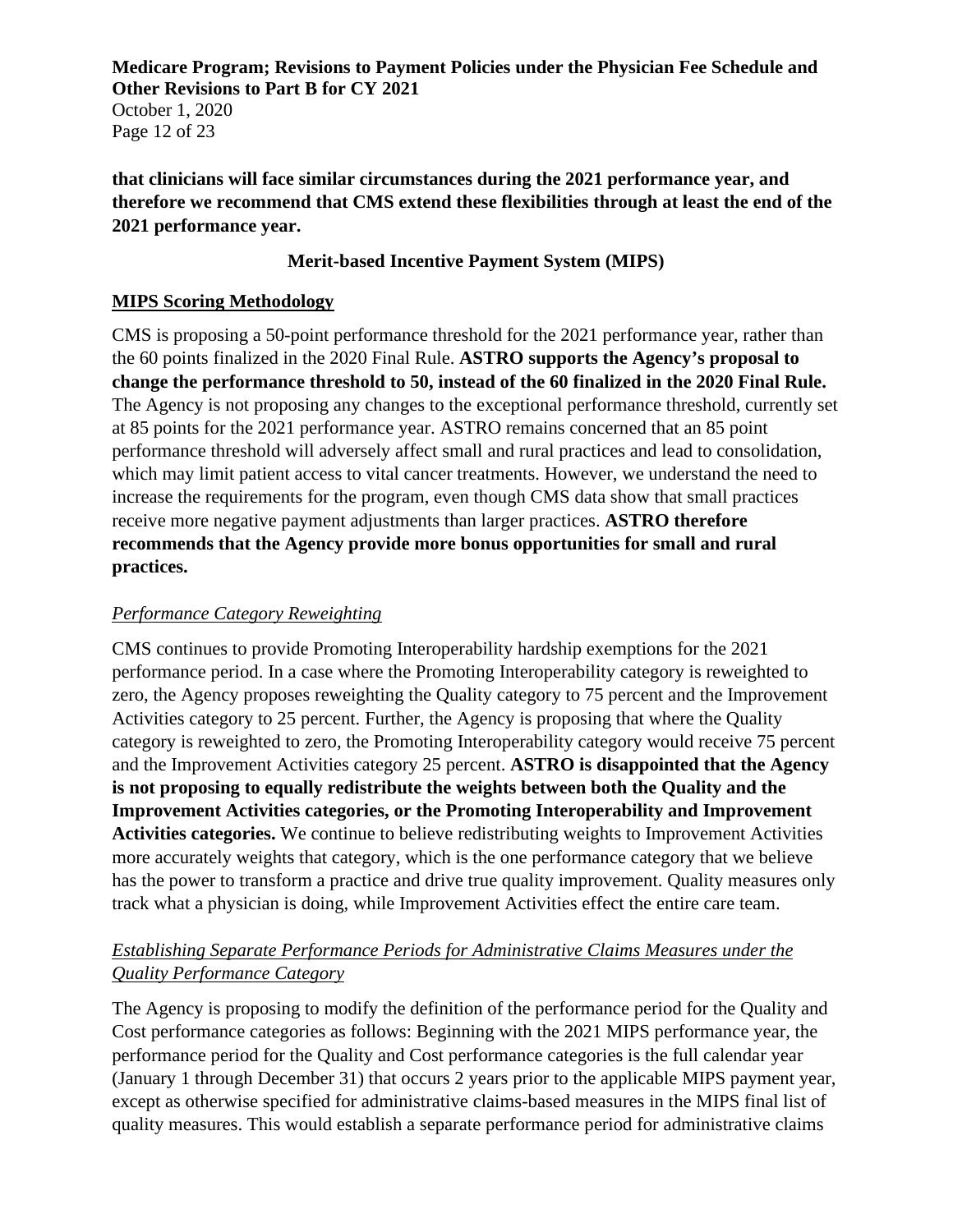October 1, 2020 Page 13 of 23

measures under the Quality performance category. **ASTRO opposes this recommendation as it is adding more complexity to an already complex program.** We believe it is confusing for clinicians to have different performance periods under the same category in the same program. In trying to make the program more successful, if finalized, this proposal would add to clinician burden. **We therefore recommend that the Agency not finalize this proposal.**

## *Bonus Points - Complex Patients*

CMS proposes to double the complex patient bonus for the 2020 performance period only. Clinicians, groups, virtual groups and APM Entities would be able to earn up to 10 bonus points (instead of 5) to account for the additional complexity of treating their patient population due to COVID-19. **ASTRO agrees with the rationale for increasing the complex patient bonus for the 2020 performance year, and recommends the Agency extend the increase through the 2021 performance year.** 

# *Quality Performance Category*

CMS is proposing to use the performance period rather than historical benchmarks to score quality measures for the 2021 performance period. The Agency is concerned they may not have a representative sample of historic data for the 2019 performance year because of the PHE, which could skew benchmarking results. For the 2021 performance year, the Agency is proposing to apply a 3-point floor for each measure that can be reliably scored against the benchmark. Given the use of performance period benchmarks for 2020, CMS also proposed an update to the scoring policy for topped-out measures. The 7-measure achievement point cap will be applied only if the measure is identified as topped out based on the established benchmarks for both the 2020 and 2021 performance periods. **ASTRO thanks CMS for recognizing that the PHE has had, and will likely continue to have, dramatic effects on performance reporting during this unprecedented time.** 

In addition, CMS is proposing to add two new administrative claims measures; Hospital-Wide, 30 day, All-Cause Unplanned Readmission (HWR) Rate for the MIPS Eligible Clinician Groups and the Risk-standardized complication rate (RSCR) following elective primary total hip arthroplasty (THA) and/or total knee arthroplasty (TKA) for MIPS Eligible Clinicians.

- Hospital-Wide, 30-day, All-Cause Unplanned Readmission (HWR) Rate for MIPS Eligible Clinician Groups.
	- o 200 case minimum
	- o 1-year measurement period
	- o Only applies to groups and virtual groups with 16 or more clinicians that meet the case minimum

Though unlikely, based on the case minimum, the Hospital-Wide, All-Cause Unplanned Readmission claims measure could apply to large radiation oncology or multidisciplinary groups. However, we worry that the attribution methodology will unfairly target radiation oncologists,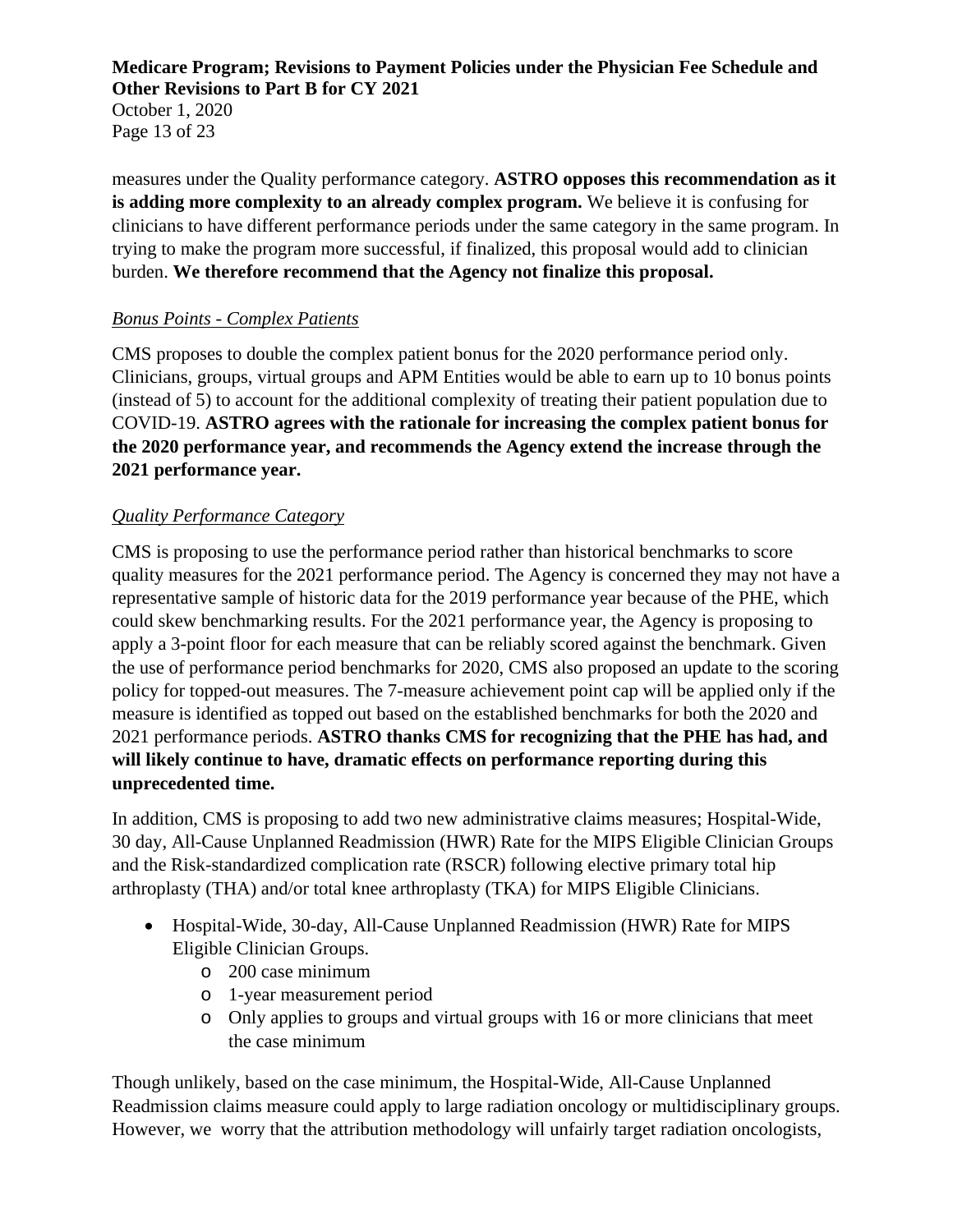October 1, 2020 Page 14 of 23

who do not perform primary care services. The Agency finalized specialty exclusions under the Total Per Capita Cost (TPCC) Measure in the 2020 Final Rule. These exclusions ensure that the TPCC measure is more accurately applied to clinicians who provide primary care services. Under the TPCC, attributed episodes of care are excluded if they are performed by clinicians who (i) frequently perform non-primary care services (for example, global surgery, chemotherapy, anesthesia, radiation therapy) or (ii) are in specialties unlikely to be responsible for providing primary care to a beneficiary (for example, podiatry, dermatology, optometry, ophthalmology). **We therefore recommend that CMS apply the same specialty exclusions to the Hospital-Wide, All-Cause Unplanned Readmission claims measure.** 

## *Cost Performance Category*

CMS is proposing to increase the weight of the Cost category from 15 to 20 percent for the 2021 performance year, and 30 percent for the 2022 performance year. By law, the category must be weighted at 30 percent in the 2022 performance year. The Cost category continues to require a full calendar year reporting period. Due to the Public Health Emergency and the increase in use of telehealth services, CMS is proposing to update existing measure specifications to include telehealth services that are directly applicable to existing episode-based cost measures and the total per capita cost measure. **ASTRO supports this proposal and suggests that CMS retain the specialty exclusions for the TPCC Measure finalized in the 2020 Final Rule.**

### *Improvement Activities Performance Category*

CMS is retaining the weight for Improvement Activities performance at 15 percent, based on a selection of medium and high weighted activities. The Agency is also retaining the 90-day minimum performance period, as well as the simple attestation reporting requirement. CMS is proposing 1 new element to the criteria for nomination of new improvement activities beginning with the 2021 performance period and future years: include activities which can be linked to existing and related MIPS quality and cost measures, as applicable and feasible. The Agency believes that when possible, it is important to establish a strong linkage between Quality, Cost, and Improvement Activities. **In general, ASTRO supports this new element, however, we recommend that CMS defer this requirement until the MIPS Value Pathways (MVP) (see discussion below) have been finalized, implemented, and assessed.**

### *Promoting Interoperability (PI) Performance Category*

The Agency proposes to retain the Query of Prescription Drug Monitoring Program measure as an optional measure and proposes to make it worth 10 bonus points.

For the 2021 performance year, CMS is proposing to change the name of the Support Electronic Referral Loops by Receiving and Incorporating Health Information to Support Electronic Referral Loops by Receiving and *Reconciling* Health Information to better reflect specific actions required by the measure's numerator and denominator.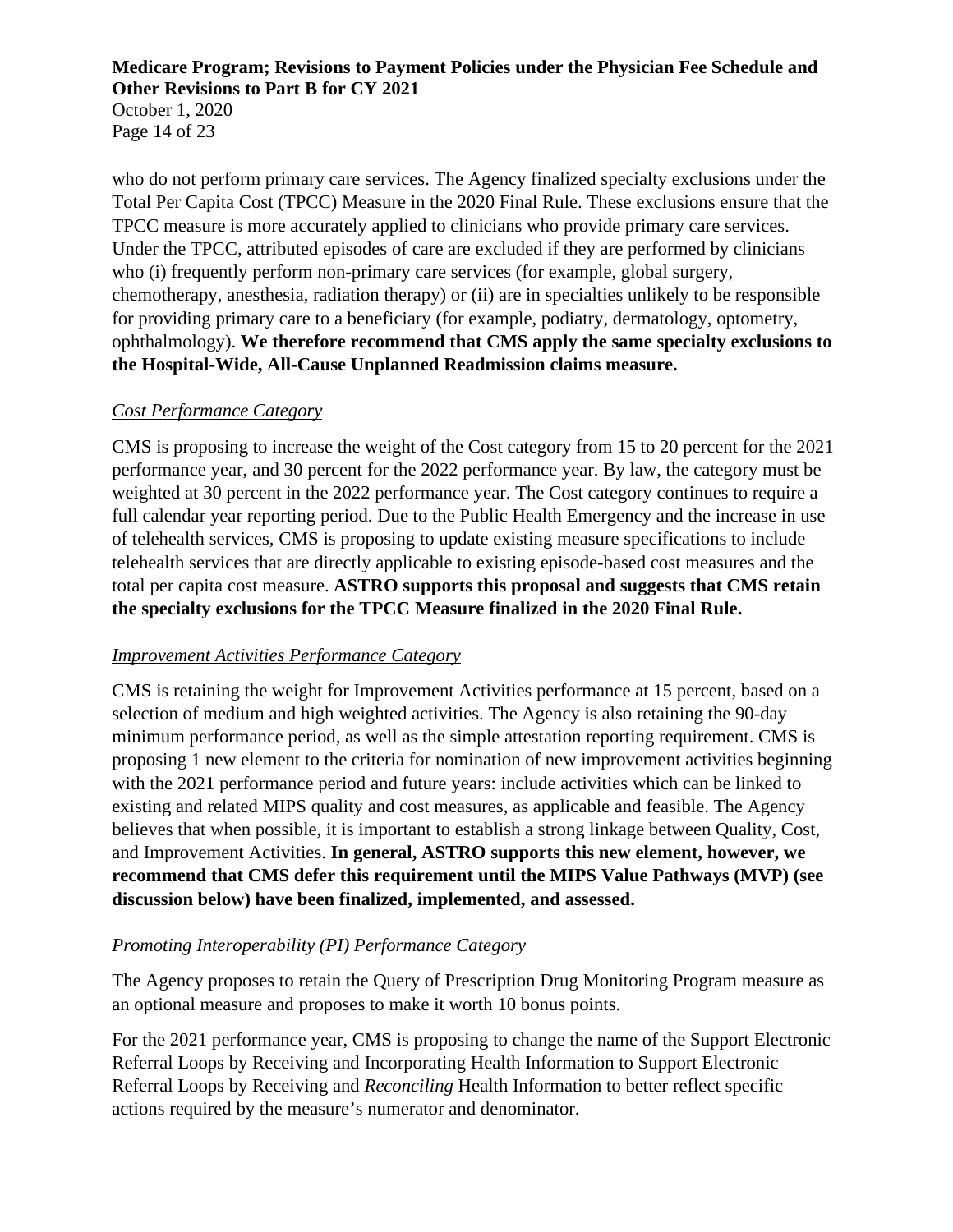October 1, 2020 Page 15 of 23

CMS is also proposing to add an optional Health Information Exchange (HIE) Bi-Directional Exchange measure. As proposed, clinicians may either report the two existing measures and associated exclusions OR may choose to report the new measure. CMS proposes that the HIE Bi-Directional Exchange measure would be worth 40 points. The measure would be reported through attestation.

CMS believes that HIEs allow for the sharing of health information among clinicians, hospitals, care coordinators, labs, radiology centers, and other healthcare providers through secure, electronic means so that healthcare providers can have the benefit of the most recent information available from other providers. **ASTRO supports this proposal and believes it will promote adoption of standards and Office of the National Coordinator for Health Information Technology (ONC) requirements by vendors because of client requests.**

# *Certified Electronic Health Record Technology (CEHRT)*

CMS is continuing the requirement that eligible clinicians use 2015 Edition CEHRT for 2020. In May 2020, the Office of the National Coordinator for Health Information Technology (ONC) finalized additional updates to the 2015 Edition in the 21st Century Cures Act Final Rule, including an e-prescribing standard required for alignment with other CMS programs.

The 21st Century Cures Act final rule finalized updates to a number of certification criteria which are currently associated with objectives and measures under the Promoting Interoperability Program, as well as criteria that are included in the 2015 Edition Base  $EHR<sup>7</sup>$ definition. In general, ONC finalized that health IT developers have until May 2, 2022 to make technology certified to these updated criteria available to their customers. During this time, developers are expected to continue supporting technology certified to the prior version of certification criteria for use by their customers.

In general, health IT developers have up to 24 months from May 1, 2020 to make technology certified to the updated criteria available to their customers, plus the additional three-month period during which ONC will exercise enforcement discretion around compliance dates finalized in the 21st Century Cures Act final rule in response to the COVID-19 PHE. As a result, where the 21st Century Cures Act final rule requires health IT developers to make technology meeting new and updated certification criteria available by May 2, 2022, developers taking advantage of enforcement discretion would be permitted to delay making updated certified technology available until August 2, 2022. After this date, technology that has not been updated in accordance with the 2015 Edition Cures Update will no longer be considered certified.

Health IT developers are expected to continue supporting technology certified to the prior

<sup>7</sup> *2015 Edition Base EHR* means an electronic record of health-related information on an individual that: (1) Includes patient demographic and clinical health information, such as medical history and problem lists; (2) Has the capacity: (i) To provide clinical decision support; (ii) To support physician order entry; (iii) To capture and query information relevant to health care quality; (iv) To exchange electronic health information with, and integrate such information from other sources; and (3) Has been certified to the certification criteria adopted by the Secretary.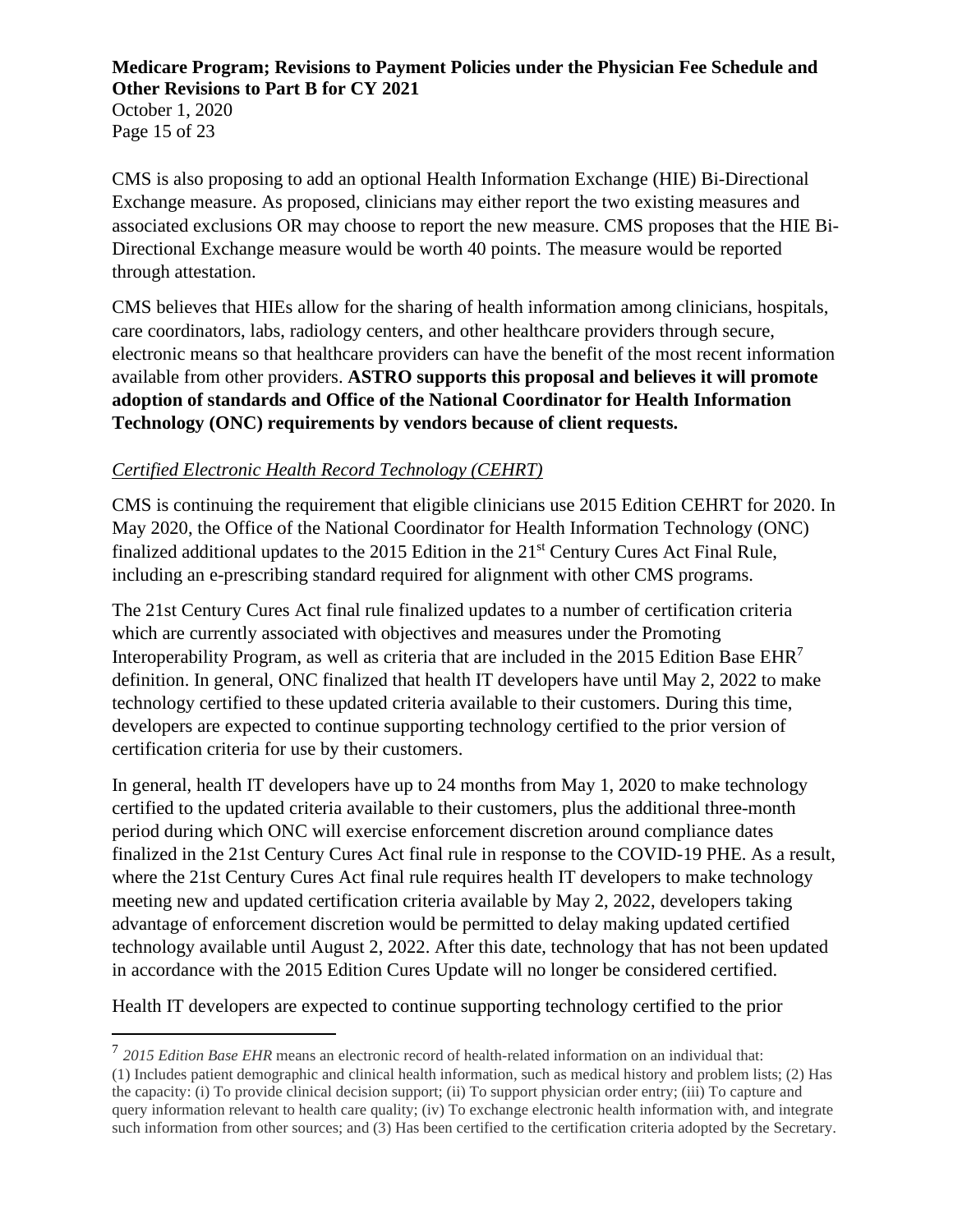October 1, 2020 Page 16 of 23

version of the certification criteria for use by their customers prior to implementing updates, and healthcare providers participating in QPP may use such technology for the purposes of these programs while working with health IT developers to implement updates in a manner that best meets their needs.

As we have mentioned in previous comment letters, eligible clinicians do not have control over the EHR products issued by vendors and penalizing providers for not achieving any level of CEHRT status must be avoided. **ASTRO believes that CMS and ONC must issue clear direction to vendors, so a complete and timely upgrade of EHR products are available by the 2022 deadline to increase care coordination and patient access. The onus on updating required software should rest solely on the vendor, not the clinician.** Additionally, when vendors are required to upgrade their products to maintain compliance with federal regulations, it requires significant investment in the products. However, these costs are often passed on directly to physicians. **As we have mentioned previously in other comment letters, we are concerned that vendors will use every new, regulatorily-required update or module as an opportunity to generate additional charges and fees for their products.** These excess charges are a financial burden for many practices, especially for small and rural practices, which often find these costs prohibitive.

## *Extreme and Uncontrollable Circumstances Reweighting Application*

Beginning with the 2020 performance period, CMS proposes to allow APM Entities to submit an application to request reweighting of all MIPS performance categories. If the application were approved, the APM Entity group would receive a score equal to the performance threshold even if data is submitted. This is different than the policy for individuals, groups, and virtual groups, which remain the same. **ASTRO** is supportive of efforts to implement flexibilities within the **scoring methodology to recognize extreme and uncontrollable circumstances.** 

## **MIPS Value Pathways (MVP)**

Due to the current PHE, CMS is delaying the implementation of MVP until the 2022 performance period, or later. **ASTRO supports the delayed implementation of MVP until the 2022 performance period or later.** However, we request clarification on the following: Since the MVP approval process must go through the rulemaking process, will the submission template and standard application process be available during 2021 so potential MVP will appear in the 2022 proposed rule? Or will the template and application be included in the 2022 proposed rule, with the first approvals in the 2023 rule? **Finally, since the Agency has indicated that MVP is a stepping stone between MIPS participation and APM participation, we believe that the development criteria for MVP should not be more onerous than that for an APM.**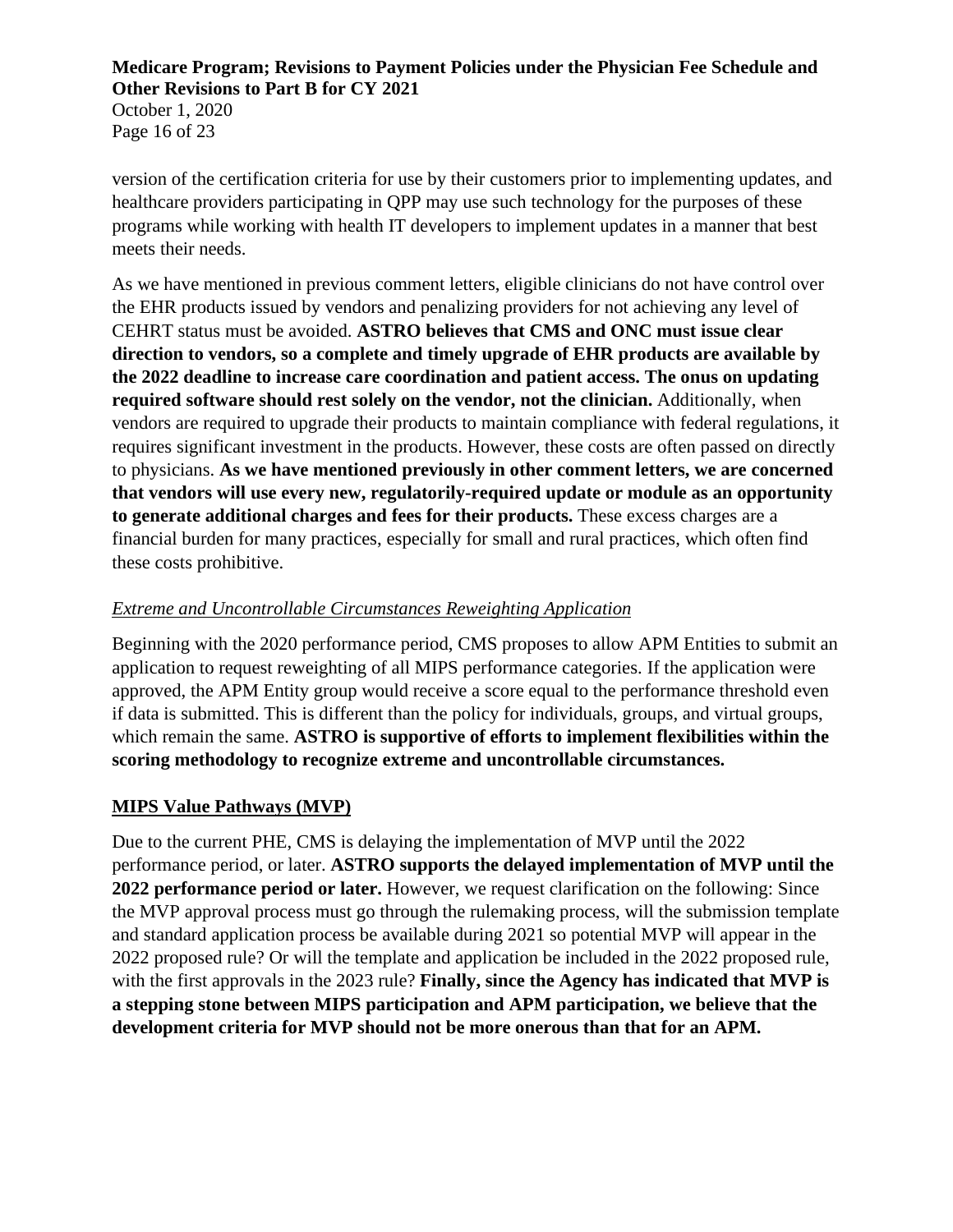October 1, 2020 Page 17 of 23

#### **Alternative Payment Models (APM)**

### **Advanced APMs**

### *Qualified APM Participant (QP)*

In the 2017 QPP final rule, CMS established Qualified APM Participant (QP) status requirements that allowed for the determination of QP status first at the APM Entity Level, after which the Agency would make further QP determinations at the individual level for Eligible Clinicians who are either participating in multiple Advanced APM Entities or are included on an Affiliated Practitioner List that is used for QP determination. The QP determination Threshold Score calculations are aggregated using data for all Eligible Clinicians participating in an APM Entity on each snapshot date (March 31, June 30, August 31, and December 31) during the QP Performance Period. If the APM Entity's Threshold Score meets the relevant QP threshold then all individual eligible clinicians in that APM Entity would receive the same QP determination.

CMS includes "attribution eligible beneficiaries" in the denominator of the patient count and payment amount methods used to calculate the QP Threshold Scores. Beneficiaries may only be counted once in the numerator and denominator for a single APM Entity but may also be counted in other APM Entity calculations. The calculation involves the ratio of payment amounts or patient counts for "attributed beneficiaries" to the payment amounts or patient counts for "attribution eligible beneficiaries." If the ratio meets or exceeds the relevant QP thresholds, the Eligible Clinician will have attained QP status for the year.

The Agency has come to recognize that this policy disadvantages some APM Entities, as it includes "attribution eligible beneficiaries" in the denominator of the calculation that could not be included in the numerator as "attributed beneficiaries". For example, beneficiaries prospectively attributed to an ACO are not available to be attributed to other APMs, thus limiting the number of "attribution-eligible beneficiaries".

CMS is proposing to modify the policy to specify that beneficiaries who have been prospectively attributed to an APM Entity for a QP Performance Period will be excluded from the attributioneligible beneficiary count for any other APM Entity that is participating in an APM where that beneficiary would be ineligible to be added to the APM Entity's attributed beneficiary list. This removes the prospectively attributed beneficiaries from the denominators when calculating Threshold Scores for APM Entities or individual Eligible Clinicians in Advanced APMs denominator when calculating the QP threshold score. **ASTRO supports efforts to ensure that Eligible Clinicians are given every opportunity to participate in Advanced APMs as QPs. The modification that CMS proposes excludes those beneficiaries who have been prospectively attributed to an APM entity from the total count of attribution eligible beneficiaries in the denominator used to calculate QP status. ASTRO urges CMS to consider further modifications that recognize mid-year implementation for APMs. Currently, a model implemented on July 1 would only have one month (August) included in the QP determination. We urge CMS to establish a March 31 snapshot date for APMs that are implemented mid-year in the previous performance year. This will ensure that**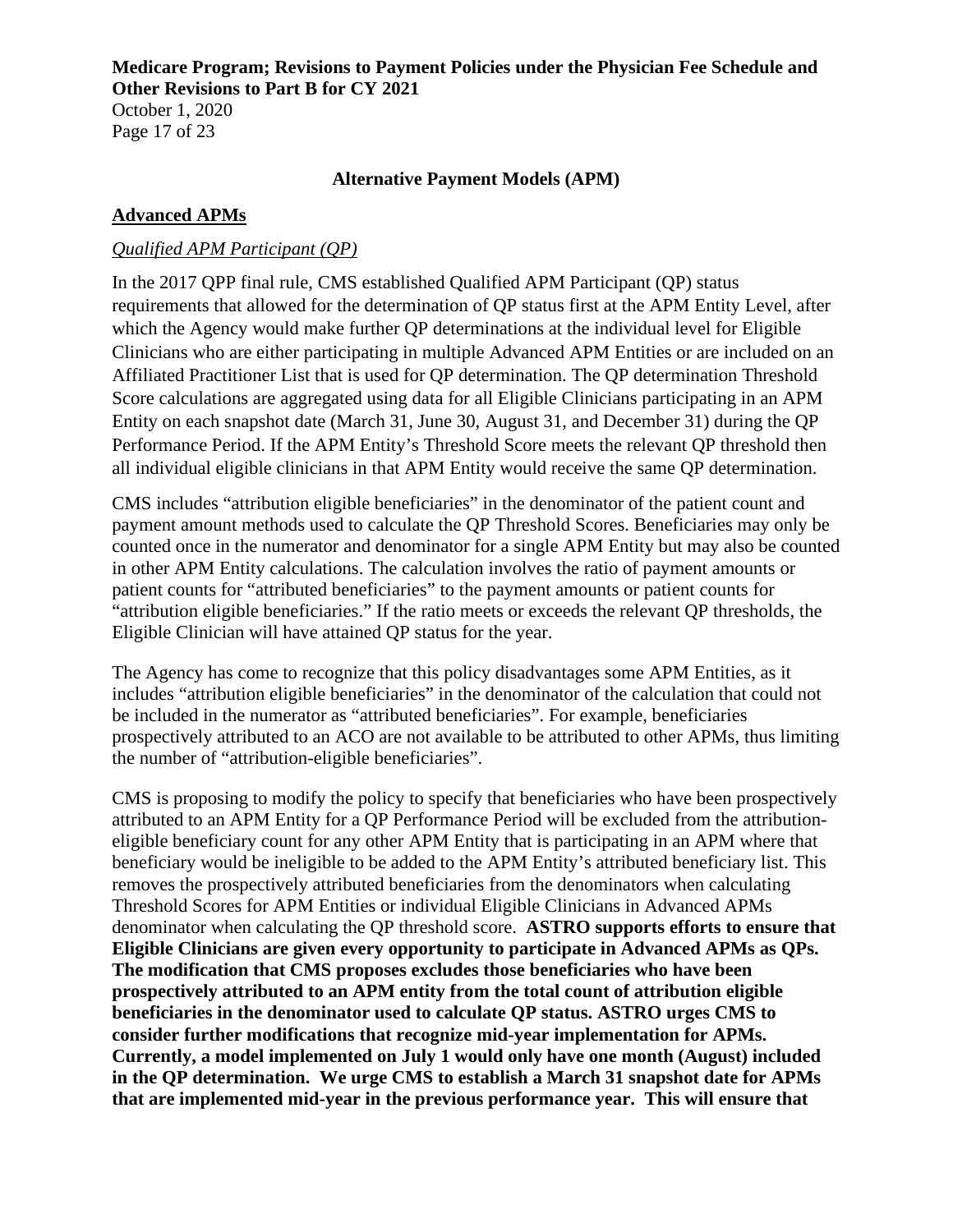October 1, 2020 Page 18 of 23

#### **more Eligible Clinicians meet the QP threshold required for the Advanced APM incentive payment.**

Finally, CMS is also proposing to establish a QP determination review process that will allow Eligible Clinicians to bring to the Agency's attention any potential clerical errors or necessary corrections, if warranted. The review process will align with the existing [MIPS targeted review](https://qpp.cms.gov/about/resource-library)  [process.](https://qpp.cms.gov/about/resource-library) An Eligible Clinician or APM Entity may request targeted review of a QP or Partial QP determination only if they believe, in good faith, that, due to a CMS clerical error, an Eligible Clinician was omitted from a Participation List used for QP determinations. **ASTRO supports the establishment of a QP determination review process for Eligible Clinicians who believe their QP status determination is inaccurate.**

### *Partial QP Participant*

CMS is anticipating that there will be a greater number of Eligible Clinicians who are determined to be Partial Qualified APM Participants or Partial QPs in the 2021 QP Performance Period in comparison to the 2020 QP Performance Period, due to increases in the QP thresholds. Beginning with the 2021 QP Performance Period, the QP payment amount threshold increases from 50 percent to 75 percent, while the QP patient threshold increases from 35 percent to 50 percent. Partial QPs who do not elect to participate in MIPS as MIPS Eligible Clinicians are excluded from MIPS, and thus, not subject to the MIPS reporting requirements or payment adjustments. CMS is seeking comment on whether it would be less burdensome for Partial QPs if the Agency were to allow an APM Entity to make the Partial QP election on behalf of all of the individual Eligible Clinicians associated with the APM Entity, rather than requiring each Eligible Clinician to make the election individually. Additionally, the Agency seeks feedback on how to address potentially conflicting elections between entities.

ASTRO has long expressed concern that the QP Thresholds set by the Medicare Access and CHIP Reauthorization Act (MACRA) do not adequately recognize the limited number of available Advanced APMs. As anticipated, this results in a greater number of Eligible Clinicians who do not meet the QP thresholds and are thus considered Partial QPs. These Eligible Clinicians deemed as Partial QPs are participating in an APM and therefore putting a nominal amount of their revenue at risk, as prescribed by MACRA. However, due to their Partial QP status, they can either participate in MIPS, which puts them at risk for potential reductions in payment based on comparisons with other Eligible Clinicians who are not putting payment at risk, or not participating in MIPS all together. Either way these Eligible Clinicians are subject to reduced reimbursement due to the nominal risk requirement associated with their APM participation, but unable to recognize the Advanced APM incentive payment due to their Partial QP status. **ASTRO supports CMS' proposal that would allow the APM Entity to make the Partial QP MIPS election on behalf of the Eligible Clinician; however, there should be some mechanism to ensure that the Eligible Clinician has given the APM Entity permission to make that election. Additionally, we urge the Agency to consider other ways that Partial QPs can be rewarded for participating in Advanced APMs.**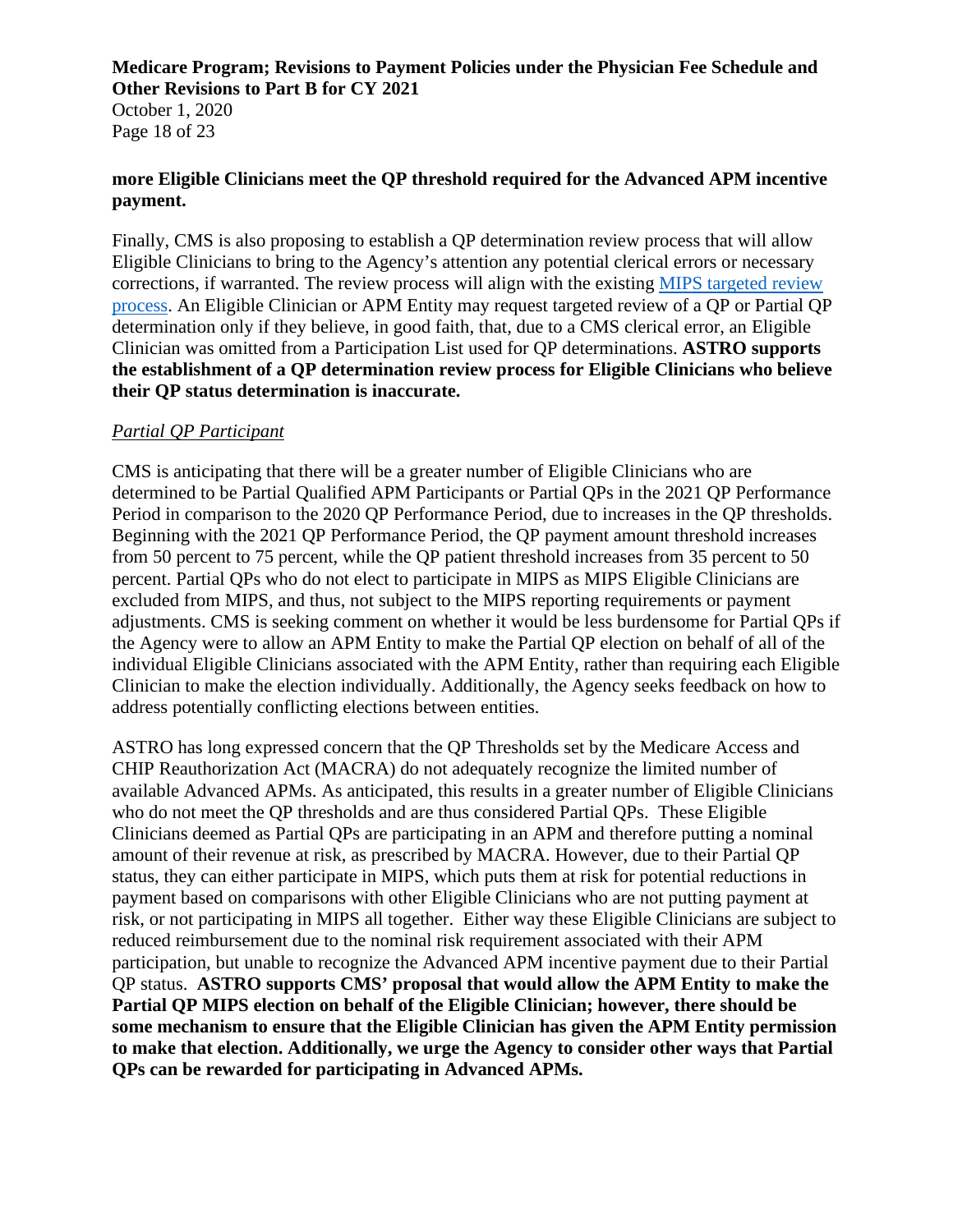October 1, 2020 Page 19 of 23

#### *Advanced APM Incentive Payment*

CMS is clarifying the 5 percent APM Incentive Payment is based on the *paid amount* of applicable claims for covered professional services. The Agency points out that it would not be appropriate to calculate the APM Incentive Payment based on amounts that were allowed, but not actually paid by Medicare. CMS also reasserts its opinion that certain payments, including MIPS payment adjustments, will not be included when calculating the APM Incentive Payment amount.

Distribution of the APM Incentive Payment is made to the TIN affiliated with an APM Entity. If Eligible Clinicians become a QP through participation in multiple Advanced APMs, the Agency will divide the APM Incentive Payment proportionally, based on payments for covered professional services during the performance period. CMS has found that Eligible Clinicians may change TINs, APM Entities, or make other changes that impact their relationship with the Medicare program. Due to the two-year time lapse between the end of the performance period and the issuance of the APM Incentive Payment, these changes make it difficult for CMS to ensure that the APM Incentive Payment is received by the appropriate TIN. The Agency is proposing to modify its approach to identifying the TIN(s) to which it makes APM Incentive Payments. This new approach would allow CMS to review a QP's relationship with their TIN(s) over time, as well as consider the relationship the TIN(s) have with the APM Entity or Entities through which the Eligible Clinician earned QP status, or other APM Entities the QP may have joined in the interim. CMS believes this approach will reduce the burden on the payee TIN(s) who under the current structure must find QPs that are no longer affiliated with them.

Additionally, CMS is proposing a hierarchy for recipient TIN affiliation identification when making the APM Incentive Payment. The Agency believes this will help it make the APM Incentive Payment in a more timely and efficient manner. The first step of the hierarchy requires the identification of any TIN associated with the QP that, during the QP Performance Period, is associated with an APM Entity through which the Eligible Clinician achieved QP status. If CMS is unable to identify one or more TINs with which the QP has a current affiliation, then the Agency will move on to successive steps of the hierarchy until it identifies one or more TINs with which the QP has an affiliation. If more than one TIN is identified, then CMS will divide the APM Incentive Payment proportionally between the TINs based on the relative paid amount for Part B covered professional services. If CMS is unable to identify a TIN associated with a QP, then the Agency will attempt to contact the QP via public notice.

The Agency is proposing a cutoff date of November 1 of each payment year or 60 days from the day on which the Agency made the initial round of APM Incentive Payments, whichever is later, as a point in time after which the Agency will no longer accept new help desk requests from QPs or their representatives who have not received payment. After that time, any claims by a QP to an APM Incentive Payment will be forfeited.

**ASTRO appreciates that CMS is seeking ways to ensure that Advanced APM incentive payments are making their way to QPs in an efficient manner. However, the application of a November 1 or 60 day cut off period for QPs to claim their incentive payment or risk forfeit is too short, particularly given the amount of lag time CMS has to determine the**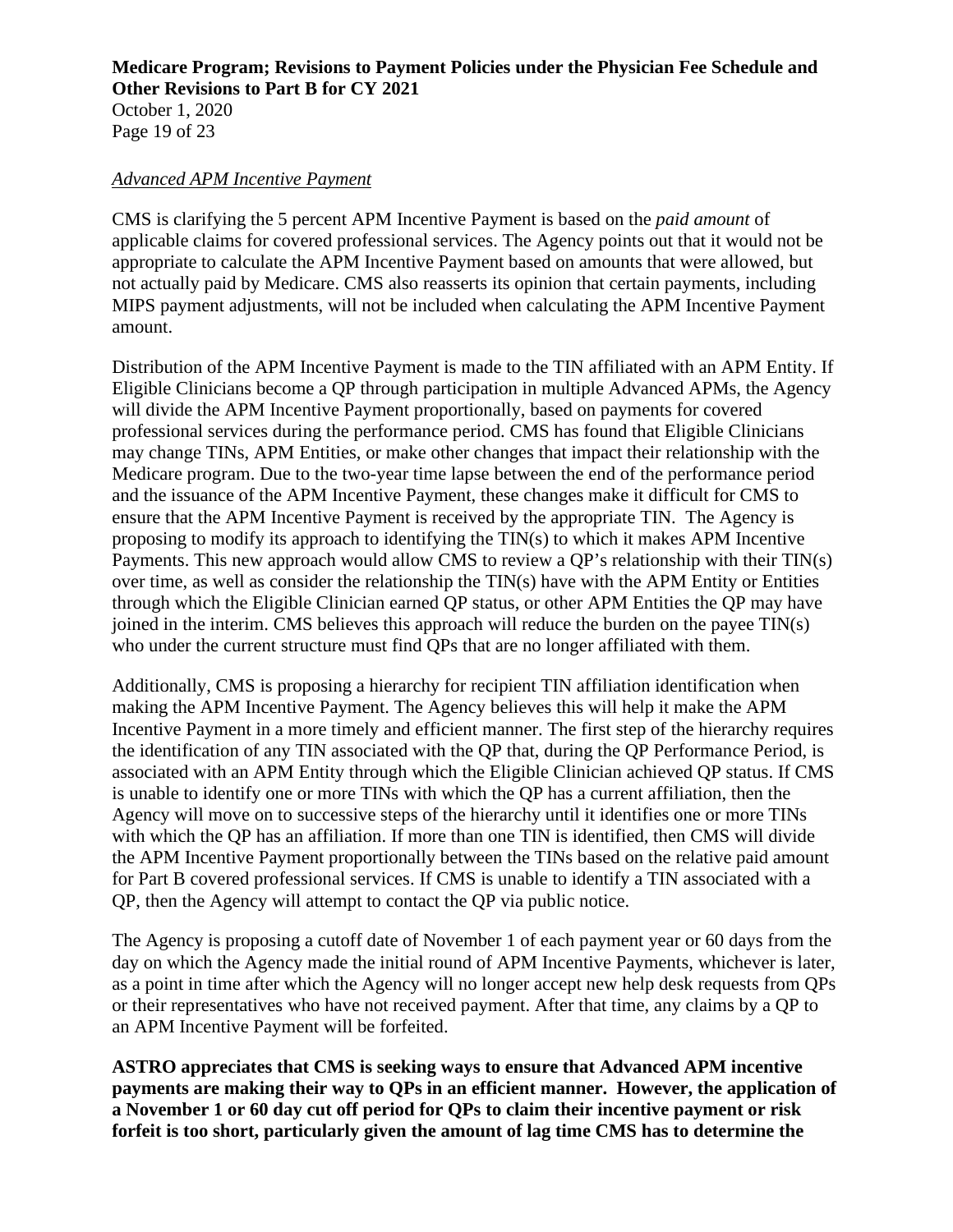October 1, 2020 Page 20 of 23

#### **amount and issue it to QPs. ASTRO urges the Agency to extend the payment claim period to at least a year, so that QPs have adequate time to collect the payments they have earned.**

### *COVID-19 Public Health Emergency (PHE) Advanced APM Determination and QP Determinations*

CMS anticipates that the COVID-19 PHE will result in changes to existing APMs. The Agency may publish regulations or amend existing APM Participation Agreements to address issues resulting from the COVID-19 PHE. That said, CMS is modifying the existing Advanced APM determination structure in the 2021 MPFS proposed rule. CMS will not reconsider the Advanced APM determinations of APMs which have already been evaluated and determined to meet Advanced APM criteria for 2020. Furthermore, the Agency plans to evaluate all APMs in future years with the understanding that any revisions to the Participation Agreement or governing regulation in response to the COVID-19 PHE will not be considered to the extent that they would prevent the APM from meeting Advanced APM criteria.

The Agency also understands that the COVID-19 PHE may lead to an earlier end date for certain APMs based on amendments to the APM's governing documentation, such as the Participation Agreement. This would not revoke the QP status of Eligible Clinician participants in Advanced APMs.

**ASTRO appreciates CMS' recognition of the impact that COVID-19 in the 2021 MPFS proposed rule on existing Advanced Alternative Payment Models. It is unfortunate that the Agency did not extend this same courtesy to the RO Model, which was released as a final rule on September 18. As described in ASTRO's [July 22, 2020](https://www.astro.org/ASTRO/media/ASTRO/News%20and%20Publications/PDFs/ROModelCOVIDletter.pdf) letter, the RO Model needs to be modified to account for the impact of COVID-19 on mandatory participation, quality reporting, the trend factor and case mix methodology. When the model was proposed in July 2019, COVID-19 was not considered by the Agency nor the radiation oncology community. Much has changed over the past several months, and while ASTRO strongly supports efforts to continue the transition from fee-for-service payments to value based payment, it cannot be done without considering the ongoing impact of COVID-19 on radiation oncology practices. The fact that CMS introduced the mandatory model in September with a January 1, 2021 start date is very concerning given everything that the radiation oncology community has experienced as a result of the PHE. ASTRO requests a delay in the RO Model start date until July 1, 2021, depending on any extension of the PHE, and a reduction in payment cuts in the model.** 

### **Alternative Payment Model Performance Pathway (APP)**

CMS is proposing to establish an Alternative Payment Model Performance Pathway (APP) under the MIPS program, effective January 1, 2021. The new, voluntary APP would be available to MIPS eligible clinicians identified on the Participation List or Affiliated Practitioner List of any APM Entity participating in any MIPS APM on any of the snapshot dates (March 21, June 30, August 31 or December 31) during a performance period, as well as participants in the CMS Shared Savings Program ACOs.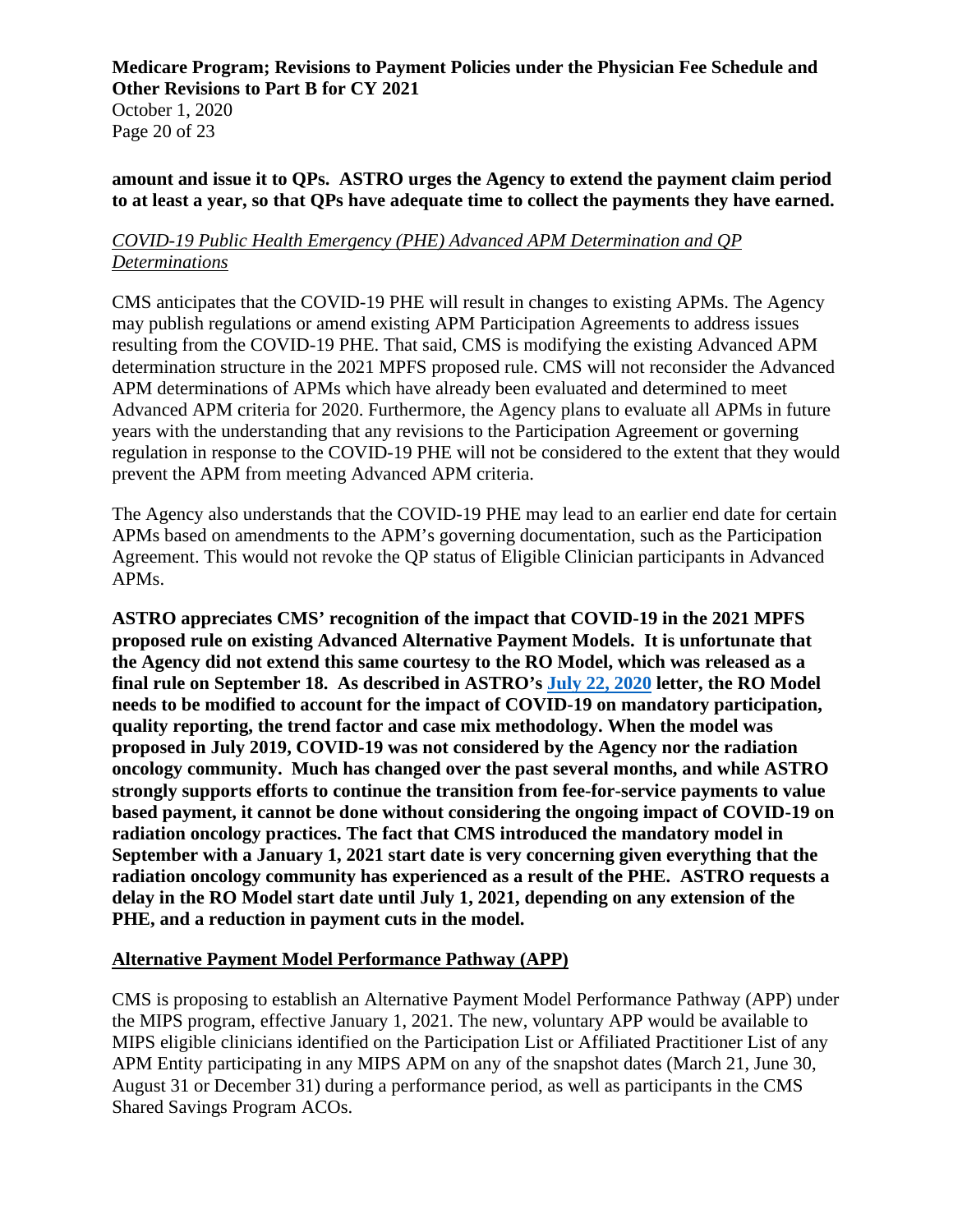October 1, 2020 Page 21 of 23

Individual MIPS Eligible Clinicians who are participants in MIPS APMs may report through the APP at the individual level. Groups and APM Entities may report through the APP on behalf of their constituent MIPS Eligible Clinicians; however, the final score earned by the group through the APP would be applied only to those MIPS Eligible Clinicians who appear on a MIPS APM's Participation List or Affiliated Practitioner List on one or more snapshot dates. The final score applied to each individual MIPS eligible clinical would be the highest available score for that clinician or a Virtual Group score, if applicable.

The APP allows for the reporting of a single quality measure set with broad applicability. Participants would receive an Improvement Activities Category credit and the Cost Category will be waived. The APP establishes six measures, which, according to CMS, address the highest priorities for quality measurement and improvement, while also reducing reporting burden, promoting alignment of measures and consolidation of reporting requirements across CMS programs. The table below describes the measures included in the Proposed APM Performance Pathway program:

| Measure #        | <b>Measure Title</b>                                                                                                   | <b>Collection</b><br><b>Type</b>       | <b>Submitter</b><br><b>Type</b>                     | <b>Meaningful Measure</b><br>Area    |
|------------------|------------------------------------------------------------------------------------------------------------------------|----------------------------------------|-----------------------------------------------------|--------------------------------------|
| Quality ID#: 321 | <b>CAHPS for MIPS</b>                                                                                                  | <b>CAHPS</b> for<br><b>MIPS Survey</b> | <b>Third Party</b><br>Intermediary                  | Patient's Experience                 |
| Quality ID#: 001 | Diabetes: Hemoglobin<br>Alc (HbAlc) Poor Control                                                                       | eCOM/MIPS<br><b>CQM</b>                | <b>APM</b><br>Entity/Third<br>Party<br>Intermediary | Mgt. of Chronic<br>Conditions        |
| Quality ID#: 134 | Preventive Care and Screening:<br>Screening for Depression and<br>Follow-up Plan                                       | eCQM/MIPS<br><b>CQM</b>                | APM<br>Entity/Third<br>Party<br>Intermediary        | <b>Treatment of Mental</b><br>Health |
| Quality ID#:236  | Controlling High Blood Pressure                                                                                        | eCOM/MIPS<br><b>CQM</b>                | <b>APM</b><br>Entity/Third<br>Party<br>Intermediary | Mgt. of Chronic<br>Conditions        |
| Measure #TBD     | Hospital-Wide, 30-day, All-<br>Cause Unplanned Readmission<br>(HWR) Rate for MIPS Eligible<br><b>Clinician Groups</b>  | Administrative<br>Claims               | N/A                                                 | Admissions &<br>Readmissions         |
| Measure #TBD     | Risk Standardized, All-Cause<br><b>Unplanned Admissions for</b><br>Multiple Chronic Conditions for<br>ACO <sub>s</sub> | Administrative<br>Claims               | N/A                                                 | Admissions &<br>Readmissions         |

| <b>TABLE 36: Measures included in the Proposed APM Performance</b> |
|--------------------------------------------------------------------|
| <b>Pathway Measure Set</b>                                         |

For those MIPS Eligible Clinicians, groups or APM Entities for whom a given quality measure is unavailable due to the size of the available patient population or who are otherwise unable to meet the minimum case threshold for a measure, CMS proposes to remove the measure(s) from the quality performance category score. Furthermore, the Agency is proposing not to apply the quality measure scoring cap in the event that a measure in the APP measure set is determined to be topped out. Because the measure set is fixed, CMS does not believe it is appropriate to limit the maximum quality performance category available to them.

CMS proposes waiving the Cost Performance Category for APP because APM Entities in the MIPS APMs are already subject to cost performance assessment. Additionally, CMS is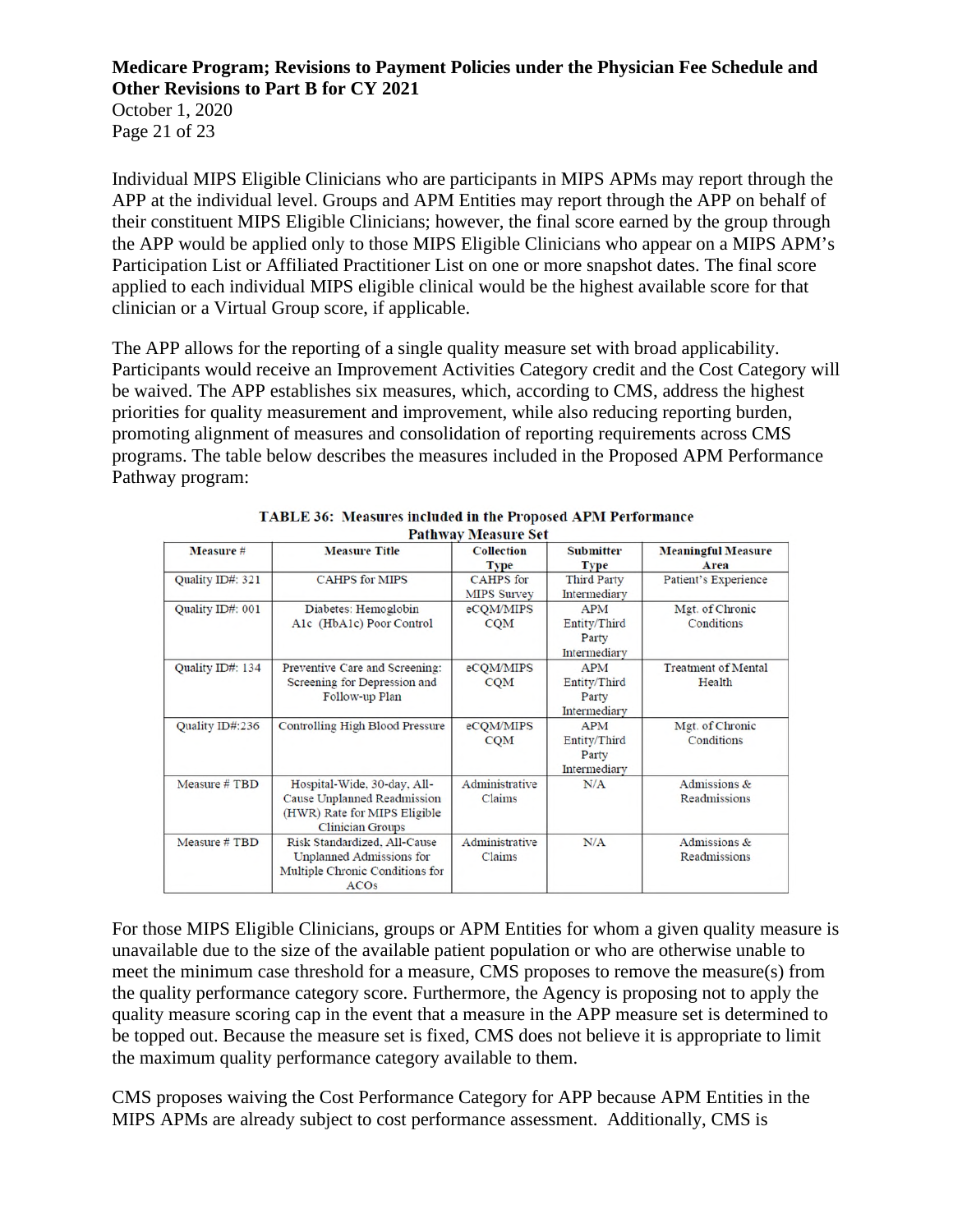October 1, 2020 Page 22 of 23

proposing to establish a baseline score for each MIPS APM based on the Improvement Activity requirements of the particular MIPS APM. The Agency would review the MIPS APM's requirements in relation to activities specified under the generally applicable MIPS Improvement Activities Performance Category and assign for each MIPS APM an Improvement Activities Performance Category score that is applicable to all MIPS Eligible Clinicians reporting through the APP. Finally, CMS is proposing that the Promoting Interoperability Performance Category score be reported and calculated for APP participants just as it is for regular MIPS participants.

CMS is proposing to reweight the MIPS Performance Categories as follows for APP participants:

- Quality 50%
- Cost 0%
- Promoting Interoperability 30%
- Improvement Activities 20%

Finally, CMS is proposing that scoring for Eligible Clinicians reporting to MIPS through the APP would follow the same methodology as established for MIPS generally. That includes scoring each performance category and multiplying each performance category score by the applicable performance category weight, and then calculating the sum of each weighted performance category score and apply any applicable adjustments.

**While ASTRO supports efforts to establish new pathways for participating in Alternative Payment Models, the APP seems as though it is designed more for primary care providers than specialty providers based on the broad range of standardized quality measures. Additionally, it continues to stratify and complicate an already complicated payment program.** 

# **MIPS APMs**

## *APM Scoring Standard*

The APM Scoring Standard was designed to encourage greater participation in APMs, as well as to reduce reporting burden for participants in MIPS APMs by eliminating the need for MIPS Eligible Clinicians to submit data for both MIPS and their respective APMs. As the program has matured, CMS has recognized that the APM Scoring Standard is infeasible to fully implement due to its complexity and inflexibility in adapting to changes in APM participation and design. The Scoring Standard has become an additional burden for APM Entities and their participant MIPS Eligible Clinicians. The Agency is proposing to eliminate the APM scoring Standard for the 2021 performance year to allow MIPS APM participants to participate in MIPS as individuals, groups, Virtual Groups, or APM entities. This will allow participants to report through any MIPS reporting and scoring pathway, including the newly formed APP.

Due to this proposal, CMS will no longer depend on the availability of quality data reported directly to the APM Entity, as is required under the existing APM Scoring Standard. This discontinues the requirement that MIPS APMs be in operation and collecting quality data for the